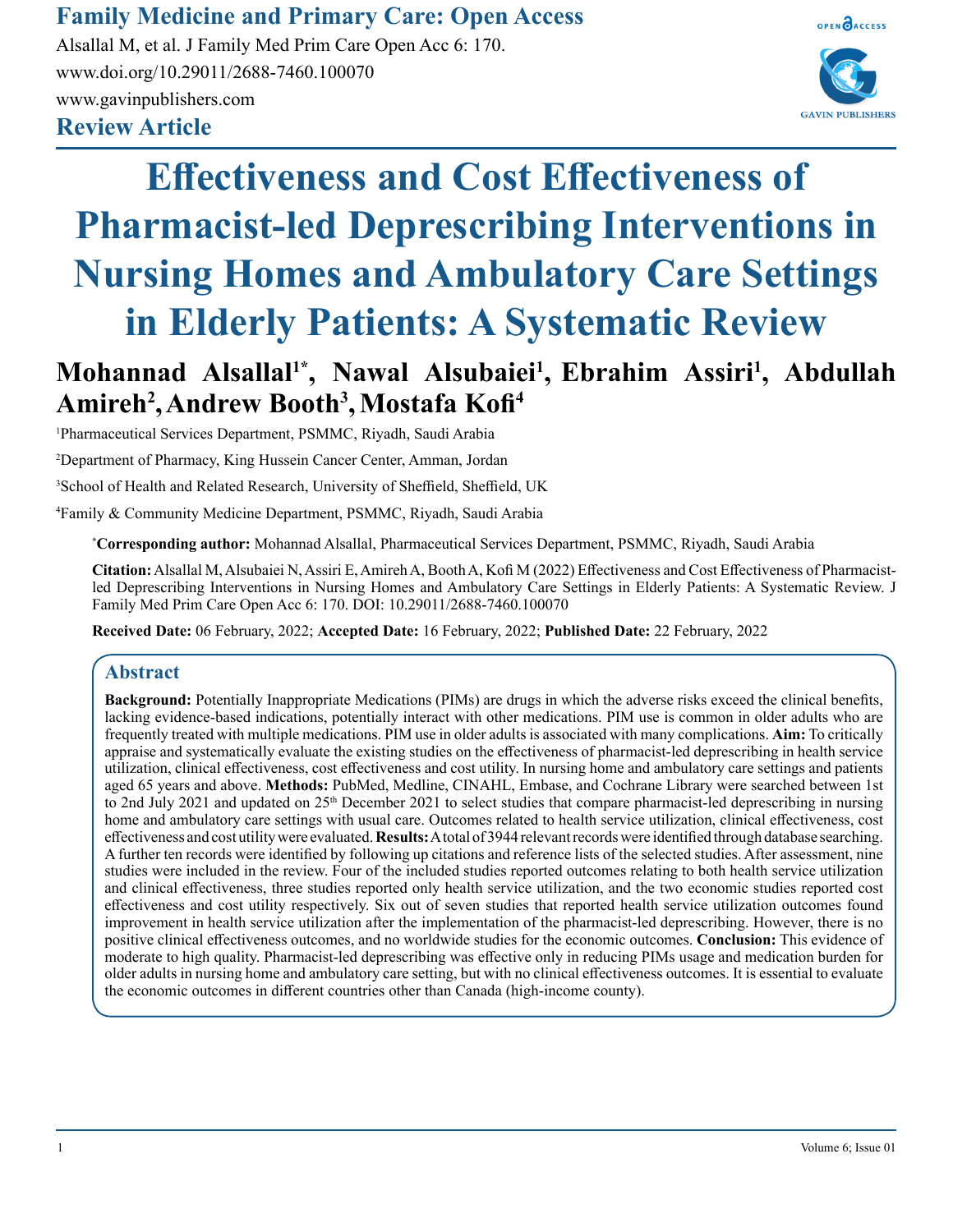**Keywords:** Pharmacist-led; Deprescribing; Cost effectiveness; Effectiveness; Systematic review

# **Introduction and Review of Literature**

Deprescribing has been defined as "the process of withdrawal of an inappropriate medication, supervised by a health care professional with the goal of managing polypharmacy and improving outcomes"(1, p. 1262). The concept first appeared in Australian literature on 2003 and was then used internationally [1].

Potentially Inappropriate Medications (PIMs) are drugs in which the adverse risks exceed the clinical benefits, lacking evidence-based indications, potentially interact medications [2]. In Brazil, PIMs use by patients in nursing homes cause harm to the patients and are associated with increase in mortality (death) by 44% [3].

PIM use is common in older adults who are frequently treated with many medications [4]. Approximately 62% of older adults aged 65 to 70 years administered at least one PIM during hospitalization. These rates may reflect a significant prevalence of older adults with more comorbidities than others and thus administer many drugs that increase the risk of PIMs use [2]. PIM use in older adults is associated with prolonged hospitalization, increased death rates, increased incidence of adverse drug events and an increased economic burden [5]. One study concluded that 10-30% of older adult patients' admission resulted directly because of PIMs usage [6].

Heider, et al. argues that PIMs use in older adult patients is linked to higher utilization of healthcare services and higher healthcare costs [7]. In addition, Moriarty, et al. agreed the previous argument and found that healthcare costs impact of PIMs usage is due to pharmaceutical expenditure and managing the adverse drug reactions that might result [8].

Around 96% of physicians and hospital admission drug lists are imprecise with at least one medication history mistake, and 24-59% of these errors relate to PIMs. However, pharmacist led medication history collection upon hospital admission has been shown to reduce medication costs, medication errors, length of stay, adverse drug reactions, and death rates [4].

Because of deprescribing challenges and barriers, pharmacists could help physicians in optimizing drug therapy in older adults [6]. There is increasing reliance on a pharmacist to review patient medications, by assessing regularly prescribed drugs, extraction of medical record information and patient interview. PIMs could be identified at any step of this process. Thus, all these steps are required [9]. Pharmacist medication review followed by physician communication have been shown to lead to safer prescribing practices [9]. Therefore, pharmacist should collaborate with physician and patient to formulate a plan of care which documents each PIM, the agreed goals and essential actions [9].

At the UK acute hospitals settings, pharmacist medication reviews reduced PIMs usage and improved prescribing [10].

Many studies have shown positive pharmacy clinical outcomes for different disease specific practice. However, the majority of the evidence showing pharmacist-led healthcare interventions has failed to include the economic analysis that support the implementation and adoption of these interventions more broadly [11]. Generally, new healthcare interventions are costlier than current interventions. However, these same interventions might add value or benefits over the usual care. Therefore, decisionsmakers have to determine affordability and an efficiency use of limited resources [11].

Deprescribing PIMs could significantly save healthcare provider budgets, even when PIMs display low prevalence rates [12]. Therapy duplication that is defined as prescribing of more than one drug for the same indication [13] may increase unnecessary costs and adverse events [12]. In older adults, potentially inappropriate medications are related with more adverse drug events [12]. Equally treating an unrecognized adverse event could also add new adverse events and increases costs [12].

In the United States and Europe, the prevalence of potentially inappropriate medications use is 20% and 43% among ambulatory care older adults and nursing home residents, respectively [14]. Effective strategies to improve drug prescribing in nursing homes are needed. Because of deprescribing challenges and barriers pharmacist could help physicians in optimizing drug therapy in older adults [6]. However, health service utilization, clinical effectiveness, cost effectiveness, cost utility in comparison with usual care have not been fully evaluated in a systematic review or meta-analysis.

A scoping search identified a systematic review that described the impact of pharmacists' models of care in optimizing pharmacotherapy for older adults in European trials [6]. This review selected 15 European publications from 2001 to 2011 and in addition to nursing home and ambulatory care setting they selected acute care settings and continuity of care settings (transition across settings of care). However, the authors concluded that cost effectiveness, quality of life and health outcomes were mixed, and more research must be undertaken that focuses on pharmacist deprescribing intervention outcomes like adverse drug reactions. Also, they argued that opportunities remain to determine the clinical effectiveness and economic benefits of pharmacist deprescribing.

In a systematic review by Dills, et al. to evaluate the outcome of deprescribing compared to usual care, for adult patients 18 years and older in outpatient settings and acute care settings. As a result of broad inclusion criteria, by not limiting to pharmacist-led articles, they included 58 articles in this review [15]. However, they concluded that patient-specific medication recommendations and pharmacist-led educational interventions comprise the most successful interventions. This review situates older adult use of potentially inappropriate medications, together with its harm, within an international context. Therefore, the results of this review will reflect the global context in the pharmacist-led deprescribing process.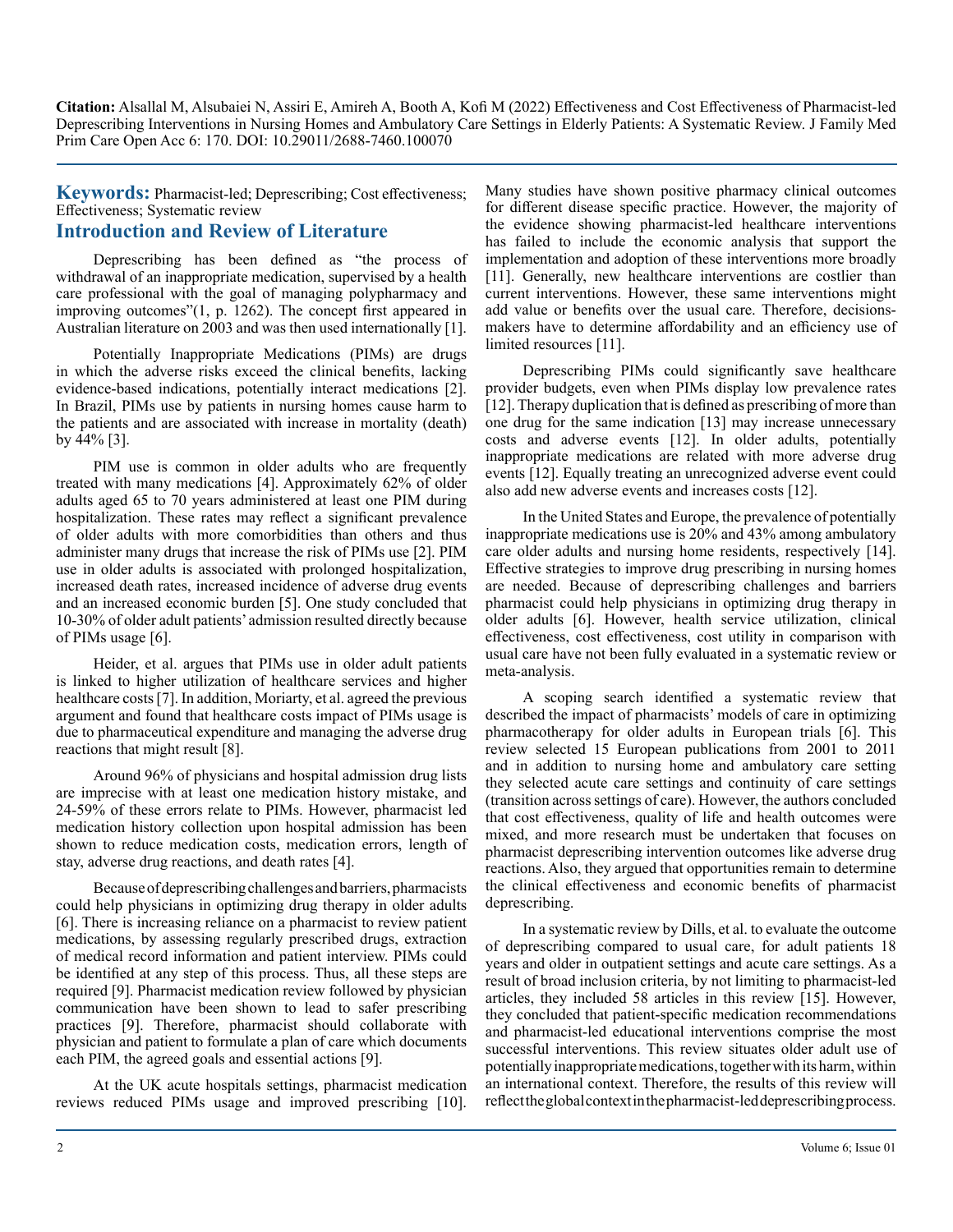**Aim of the review:** To critically appraise and systematically evaluate the existing studies on the effectiveness of pharmacist-led deprescribing in health service utilization, clinical effectiveness, cost effectiveness and cost utility. In nursing home and ambulatory care settings and patients aged 65 years and above. Our main research question was "In patients aged 65 years and above, what is the effect of pharmacist-led deprescribing interventions in nursing home and ambulatory care settings on health service utilization, clinical effectiveness, cost effectiveness and cost utility when compared to usual care?" **Objectives:** To summarize the available evidence around pharmacist-led deprescribing effectiveness. Summarization will be achieved through a systematic review of the relevant studies.

# **Methods**

This study review was conducted in accordance with the Cochrane handbook and reported according to the recommended general principles by the Preferred Reporting Items for Systematic Reviews and Meta-Analyses (PRISMA) statement [16].

#### **Ethics and data**

Ethical approval is not required for this study review because this is a review of the published literature. No research protocol was registered on the international database of prospectively registered systematic reviews with a health-related outcome (PROSPERO). However, before the start of the systematic review, a research protocol was developed and completed on May 2<sup>nd</sup>, 2021.

# **Selection criteria**

The systematic review inclusion and exclusion criteria are organized around the PICO eligibility criteria [17].

# **Types of populations**

Patients mean age 65 years and above in nursing home or ambulatory care settings were included. This age group was selected as approximately 62% of older adults aged 65 to 70 years administered at least one PIM during hospitalization [2]. Thus, patients mean age less than 65 years were excluded.

And the reason of selection nursing home or ambulatory care settings were PIMs use prevalence are 20% and 43% among community-dwelling elderly and nursing home residents, respectively [14]. Studies including hospitalized patients were excluded because these patients were studied earlier in a systematic review by Thillainadesan, et al. [18].

# **Types of interventions**

The included studies must assess the outcome of the pharmacist-led deprescribing process for potential inappropriate medications. In this process, pharmacist must be the initiative in assessing regularly prescribed drugs, extraction of medical record information, patient education and patient interview. PIMs could be identified at any step of this process. Thus, all these steps are required. Pharmacist medication review followed

by physician communication have been shown to lead to safer prescribing practices. The communication between pharmacists and the physicians could be either directly or indirectly by sending patients back to their physicians with the recommended notes. Studies assessing the outcome of interventions with no core role of the pharmacist like multidisciplinary team-led deprescribing process (with or without pharmacists' access [19]) and physicianled deprescribing were excluded, as these studies do not evaluate the pharmacist deprescribing properly.

# **Comparator**

Usual care process in general, subject to local variations between countries.

# **Types of outcomes**

Studies reporting data about health service utilization, clinical effectiveness, cost effectiveness and cost utility of pharmacistled deprescribing process were deemed eligible. These outcomes must be compared between pharmacist-led deprescribing process and usual care process. The primary outcomes include health service utilization of potential inappropriate medications, clinical effectiveness, cost effectiveness and cost utility. Secondary outcomes include the effect of pharmacist-led deprescribing process on the total number of medications used by patients.

#### **Health service utilization and clinical effectiveness outcomes**

Health service utilization reported as the reduction or change in the number of PIMs used by the patient after implementing pharmacist-led deprescribing process or pharmacist-led drug review. The pharmacist-led deprescribing process is expected to reduce the number of PIMs more than the usual care. Another way to report health service utilization is the reduction or change in the total number of medications used after implementing pharmacistled deprescribing process or pharmacist-led drug review. The pharmacist-led deprescribing process is expected to reduce the total number of medications more than the usual care.

Clinical effectiveness reported as the difference in hospitalization or out of hours general practitioner visits between patients under pharmacist-led deprescribing intervention compared to usual care, in addition to the change in mortality rates (death rates) and fall rates after implementing pharmacistled deprescribing process or pharmacist-led drug review. The pharmacist-led deprescribing process is expected to decrease hospitalization rate, mortality rate and risk of fall more than the usual care process.

# **Cost effectiveness and cost utility outcomes**

National Institute for Health and Clinical Excellence (NICE) has been defined cost-effectiveness analysis as "An economic study design in which consequences of different interventions are measured using a single outcome, usually in 'natural' units (for example, life-years gained, deaths avoided, heart attacks avoided, or cases detected). Alternative interventions are then compared in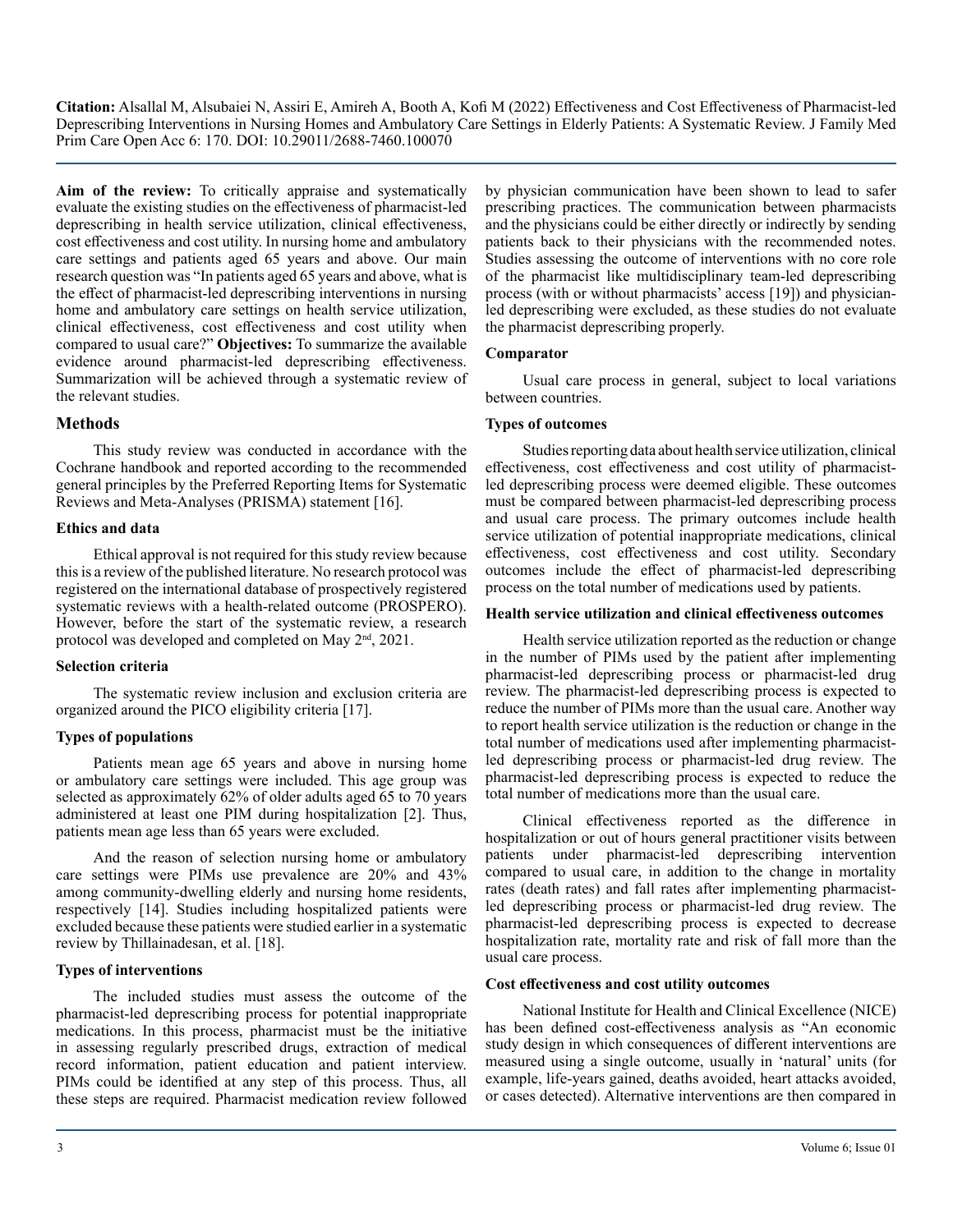terms of cost per unit of effectiveness" (20, p. 81)

Cost effectiveness reported as an incremental costeffectiveness ratio (how much it costs to extend life by one year). However, to incorporate quality of life rather than quantity of life, we would assign a utility between 0 (poor quality of life) and 1 (perfect quality of life), and by dividing incremental costeffectiveness ratio per life year to utility the quality-adjusted lifeyear (QALY) resulted. The pharmacist-led deprescribing process is expected to lower incremental cost-effectiveness ratio and QALY than the usual care. However, direct medication cost and direct pharmacist interventions cost (like pharmacists' salary) will be excluded and will not be considered as a benchmark to compare between intervention and control groups.

#### **Secondary outcomes**

Secondary outcomes include the reduction or change in the proportion of patients taking ten or more medications after implementing pharmacist-led deprescribing process or pharmacistled drug review. The pharmacist-led deprescribing process is expected to reduce the proportion of patients taking ten or more medications more than the usual process.

#### **Types of the included studies**

Interventional studies that compare pharmacist-led deprescribing with the usual care were eligible to be included. These studies include standard randomized, and cluster randomized controlled trials. Quasi-randomized controlled trials, non-randomized controlled trials, reviews, observational studies, prospective and retrospective cohort studies, guidelines, editorials, news articles and letters were excluded in this review. We will depend in the review on studies truly randomizing participants or group and control group. Despite excluding reviews, the reference lists of the reviews were examined to ensure no one eligible study to miss. Including studies published in languages other than English were excluded due to increasing resource challenges regarding expertise in non-English languages, costs and time [21]. For the cost effectiveness studies cohort subpopulation of randomized controlled trials are accepted.

#### **Search strategy for identification of studies**

To identify relevant published studies, a detailed and comprehensive search accomplished in several electronic databases. The searched data bases were PubMed (1950 to 2021), Ovid (1946 to 2021), CINAHL via EBSCO (1981 to 2021), Embase (1974 to 2021) and Cochrane Library (2000 to 2021). The search process carried out between 1st to  $2<sup>nd</sup>$  July 2021 and updated on  $25<sup>th</sup>$ December 2021. Reeve, et al. mentioned that deprescribing term first appeared in Australian literature on 2003 and was then used internationally. Thus, the search was limited to publication year from 2003 to 2021, English language articles and human subjects [1]. In addition, searching on Google scholar citation and visual scanning conducted for the included studies reference lists to select other relevant studies. Through handsearching and EMBASE search, conference proceeding, and abstracts were searched to

select the unpublished articles. Also, world wide web (www), thesis and book chapters were searched to limit publication bias effect. EndNote desktop version was used to manage and record the references of all studies.

Based on the intervention process and population elements in the PICO format, the search terms were selected. No terms related to outcome or comparator were used as it reduces the search sensitivity [22]. The search used thesaurus terms, free text and combined synonyms relating to intervention (pharmacist-led deprescribing, pharmacy deprescribing, pharmacist-led review, and pharmacist review) and the population (nursing home, ambulatory care, community dwelling, old adults, and elderly). Moreover, in the searches of Cochrane Library, MEDLINE and EMBASE, related terms were included. In the combination of terms Boolean logic (AND/OR) was used.

#### **Data collection**

Based on the inclusion and exclusion criteria, studies were selected for the systematic review. EndNote desktop version was used to remove the duplicated studies found from the several databases. By one reviewer, the study selection was conducted using a two-stage approach and by the second reviewer the steps double-checked to decrease the potential bias risk. In the first stage, after removing duplicate studies, the titles and abstracts of the selected studies were examined against the inclusion and exclusion criteria. Then, the full texts of the selected studies were examined to finalize the included studies list.

Study data were tabulated into Excel sheet using Microsoft Excel 365. The data were extracted and checked by the two reviewers. By using Cochrane handbook guidance [23], the extraction form included study identifiers (the name of the authors, publishing date and study country of origin), study characteristics (study design, setting, inclusion and exclusion criteria), population (sample size and participants' mean age), intervention, comparator, outcome data (health service utilization, clinical effectiveness, cost effectiveness, and cost utility), and duration of the outcome evaluation were extracted.

# **Quality assessment**

The quality assessment conducted by the two reviewers using the revised version of the Cochrane tool to assess risk of bias in randomized trials (RoB 2) [24], and the revised version of the Cochrane tool to assess risk of bias in cluster randomized trials (RoB 2) [25]. Farrah, et al. encouraged systematic review protocol that restricted to randomized controlled trials to use the Cochrane RoB 2 tools [26].

Quality assessment of the cost effectiveness and cost utility analysis articles (economic evaluation) would be conducted using Drummond, et al. checklist, that assess the methods of the economic articles rather than decision analysis [27,28]. Drummond, et al. ten main questions checklist was used to assess strengths and weaknesses of the articles, and elaborated judgement of the worth and suitability of the results for their objectives [28].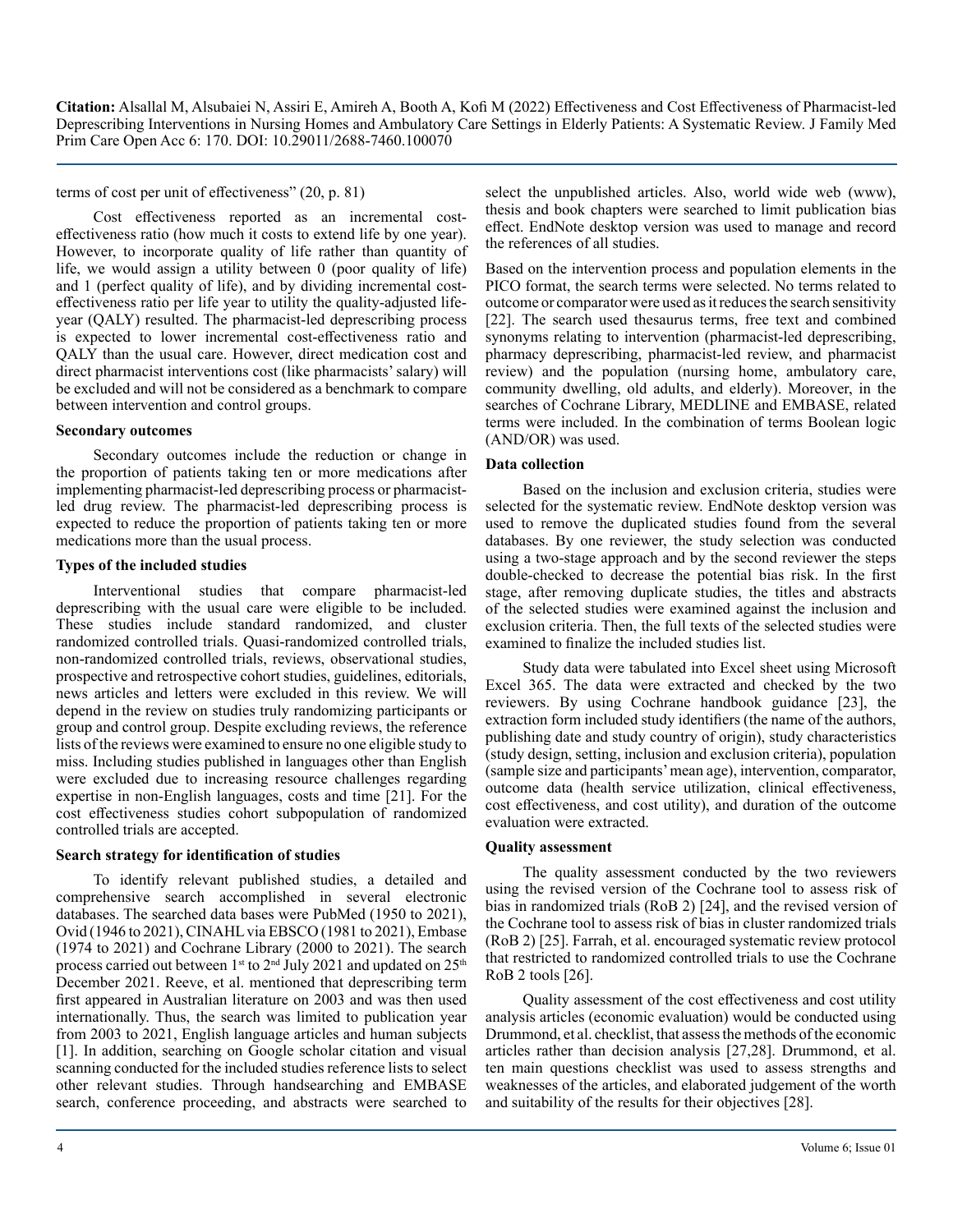#### **Synthesis of results**

Meta-analysis was not conceivable due to significant levels of heterogeneity of study designs and the variable outcome measures. Therefore, a narrative synthesis approach was carried out to synthesis the evidence using the Synthesis Without Meta-analysis (SWiM) guideline [29].

#### **Results**

A total of 3944 relevant records were identified through database searching. A further ten records were identified by following up citations and reference lists of the selected studies. Of the 3944 records identified, 1082 duplicate records were removed before screening, leaving 2862 records for screening. According to the inclusion and exclusion criteria of this systematic review and after screening titles and abstracts, full text assessment of 31 reports were conducted. After assessment, nine studies were included in the review. The other 22 reports were excluded as they had different controls  $(n=12)$ , a different intervention  $(n=4)$ , or no control  $(n=6)$ . Also, the ten records identified by the citation searching were assessed against the inclusion and exclusion criteria of this systematic review. After assessment, all ten studies were excluded because of different intervention (n=6) and different controls (n=4) (Figure 1).



Figure 1: The PRISMA flow diagram for the screening process.

#### **Characteristic of included studies**

A total of nine studies were included in the review, published between 2006 and 2021 [30-38]. All nine studies compared the outcomes of interest between pharmacist-led deprescribing intervention in nursing home and/ or ambulatory care settings for patients of mean age 65 or above and the usual care. Table 1 summarizes the included study characteristics and table 2 summarizes the included economic study characteristics.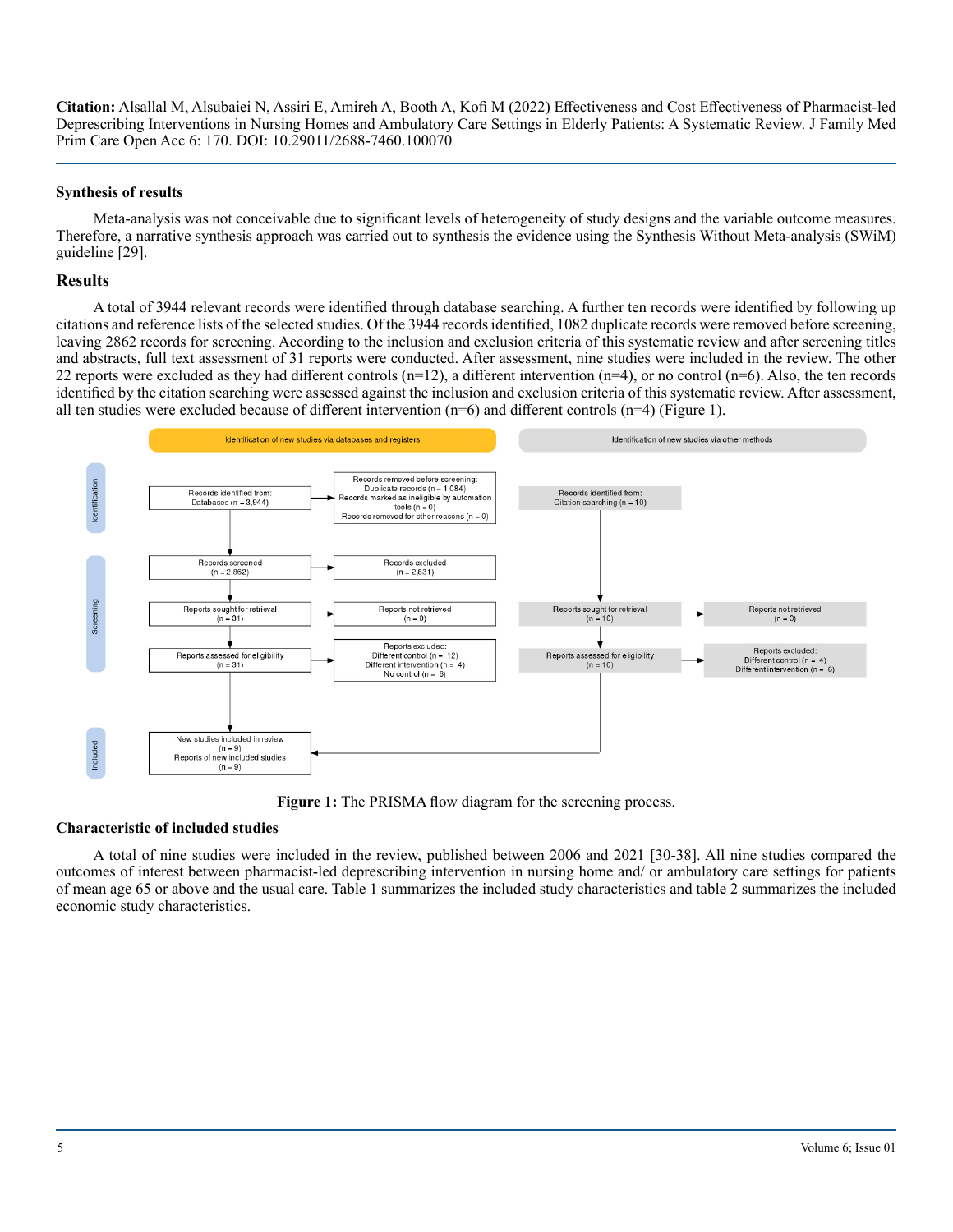| Author,<br>vear of<br>publication | <b>Country, setting</b><br>and study design                                                                                                                                 | <b>Study inclusion</b><br>criteria and<br>exclusion criteria                                                                                                                                                                                                                                                                                                                                                                          | <b>Participants</b>                                                                                                      | Outcome measured and<br>duration of the outcome<br>evaluation                                                                                                                                                                                                                       | <b>Intervention and</b><br>comparator                                                                                                                                                   |
|-----------------------------------|-----------------------------------------------------------------------------------------------------------------------------------------------------------------------------|---------------------------------------------------------------------------------------------------------------------------------------------------------------------------------------------------------------------------------------------------------------------------------------------------------------------------------------------------------------------------------------------------------------------------------------|--------------------------------------------------------------------------------------------------------------------------|-------------------------------------------------------------------------------------------------------------------------------------------------------------------------------------------------------------------------------------------------------------------------------------|-----------------------------------------------------------------------------------------------------------------------------------------------------------------------------------------|
| $[30]$                            | Country: United<br>Kingdom (Leeds<br>area).<br>Setting: Nursing,<br>homes, and mixed<br>care homes for<br>older adults.<br>Study design:<br>Randomized<br>controlled trial. | Inclusion:<br>All care homes<br>with 6 or more<br>residents aged 65<br>years and more.<br>Patients took one<br>or more repeat<br>medications.<br>Demented<br>patients were<br>included.<br>Exclusion:<br>Participated in<br>$\bullet$<br>another clinical<br>trial.<br>Terminally ill<br>$\bullet$<br>patients with life<br>expectancy less<br>than one month.<br>Received<br>medication<br>reviews by a<br>pharmacist<br>beforehand. | Sample size:<br>Intervention<br>arm: 331<br>patients.<br>Control arm:<br>330 patients.<br>Patients mean age:<br>85 years | <b>Primary outcome:</b><br>The number of changes in<br>medication per patient.<br><b>Secondary outcome:</b><br>hospital admissions<br>mortality<br>falls.<br><b>Duration of the outcome</b><br>evaluation:<br>6 months                                                              | Intervention: the<br>pharmacist review<br>patients clinical records,<br>then formulated<br>recommendations to<br>the physicians through<br>written Performa.<br>Comparator: usual care. |
| $[31]$                            | Country:<br>Netherlands.<br>Setting:<br>community<br>pharmacies.<br>Study design:<br>Randomized<br>controlled trial                                                         | Inclusion:<br>Patients aged ≥65<br>years<br>Using $\geq$ six<br>medications.<br>Exclusion:<br>Nursing home<br>residents who<br>were hospitalized<br>in the year<br>preceding.<br>Lack of<br>cooperation<br>by the general<br>practitioners.<br>removal<br>to another<br>pharmacy<br>Death.                                                                                                                                            | Sample size:<br>Intervention<br>arm: 98<br>patients.<br>Control arm:<br>98 patients.<br>Patients mean age:<br>76.6 years | <b>Primary outcome:</b><br>The change in number of<br>PIMs between the intervention<br>and control arms.<br><b>Secondary outcome:</b><br>The change in number of<br>medications between the<br>intervention and control arms.<br>Duration of the outcome<br>evaluation:<br>4 months | Intervention: community<br>pharmacist-led<br>medication assessment<br>to DE prescribe PIMS.<br>The recommendations<br>discussed with the<br>physicians.<br>Comparator: usual care.      |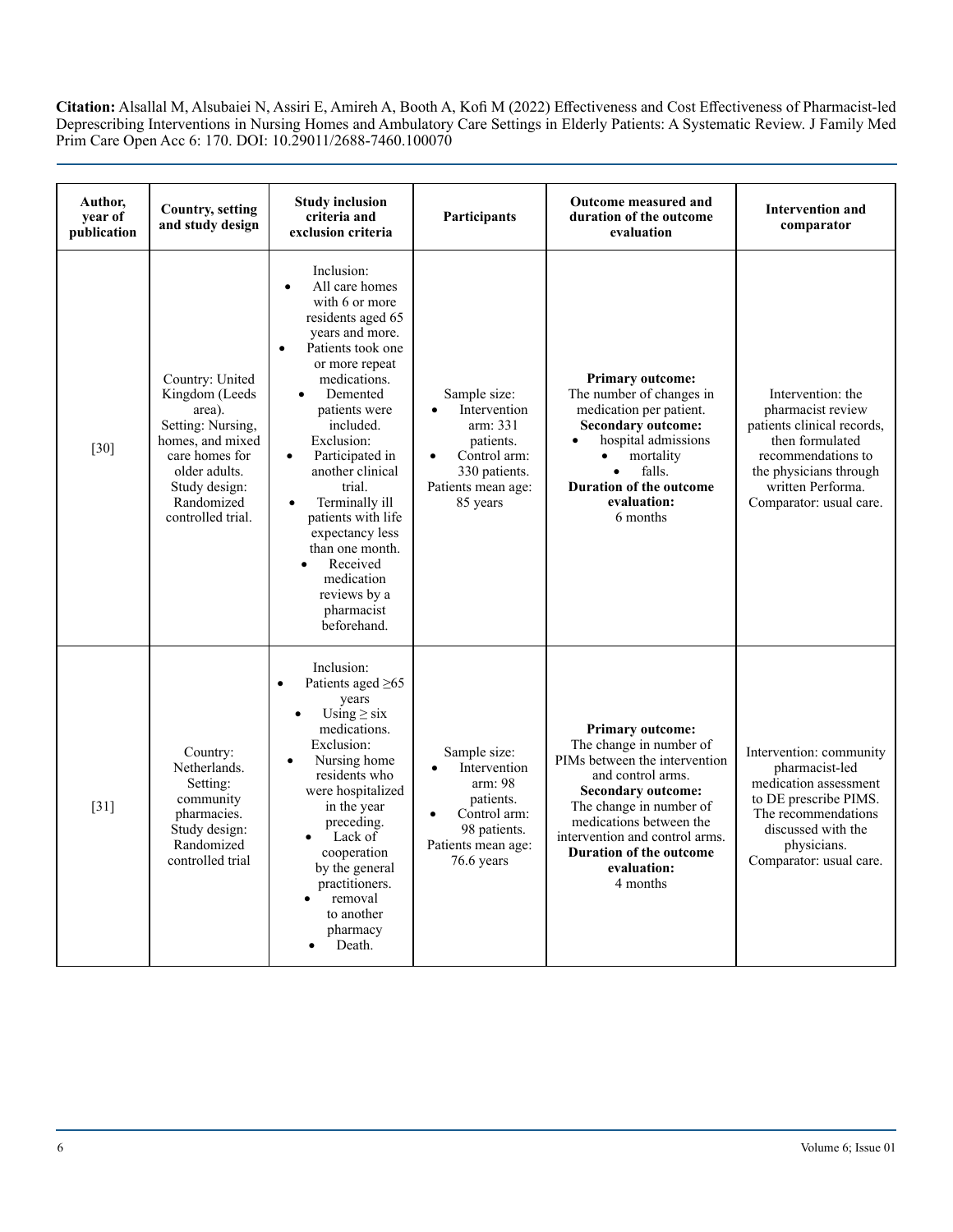| $[32]$ | Country:<br>Northern Ireland.<br><b>Setting: Nursing</b><br>home.<br>Study design:<br>Cluster<br>randomized<br>controlled trial                                           | Inclusion:<br>All nursing home<br>$\bullet$<br>residents aged 65<br>years and above.<br>Homes with $\leq 30$<br>$\bullet$<br>beds.<br>Exclusion:<br>Terminally ill<br>$\bullet$<br>resident.<br>Patients attending<br>$\bullet$<br>on a day-care<br>basis only.                                                                                                       | Sample size:<br>Intervention<br>arm: 11 nursing<br>home with 173<br>patients.<br>Control arm:<br>$\bullet$<br>11 nursing<br>home with 161<br>patients.<br>Patients mean age:<br>82.7 years. | Primary outcome: the<br>proportion of patients on<br>one or more inappropriate<br>psychoactive drugs at 12<br>months after the start of the<br>DE prescribing.<br><b>Secondary outcomes:</b><br>Change in the number<br>1.<br>of inappropriate<br>psychoactive drugs<br>between the intervention<br>and control arms over 12<br>months.<br>Difference in the rate of fall.<br>Duration of the outcome<br>evaluation:<br>12 months | Intervention: monthly<br>pharmacist home visit<br>for 12 months. In the<br>visit, the pharmacist<br>identified PIMs<br>(especially psychoactive<br>medications:<br>anxiolytic, hypnotic,<br>or antipsychotic) and<br>recommended for<br>intervention:<br>Discontinue the<br>1.<br>medication.<br>2.<br>Suggested for<br>alternative<br>medications.<br>Comparator: usual care.                                 |
|--------|---------------------------------------------------------------------------------------------------------------------------------------------------------------------------|-----------------------------------------------------------------------------------------------------------------------------------------------------------------------------------------------------------------------------------------------------------------------------------------------------------------------------------------------------------------------|---------------------------------------------------------------------------------------------------------------------------------------------------------------------------------------------|-----------------------------------------------------------------------------------------------------------------------------------------------------------------------------------------------------------------------------------------------------------------------------------------------------------------------------------------------------------------------------------------------------------------------------------|----------------------------------------------------------------------------------------------------------------------------------------------------------------------------------------------------------------------------------------------------------------------------------------------------------------------------------------------------------------------------------------------------------------|
| $[33]$ | Country: Sweden.<br>Setting: Public<br>primary health<br>care centers.<br>Study design:<br>Randomized<br>controlled trial                                                 | Inclusion:<br>Patients on<br>multi dose drug<br>dispensing<br>system aged 75<br>years and above.<br>Patients live in<br>$\bullet$<br>nursing homes or<br>their own homes<br>with home care<br>services.<br>Exclusion:<br><b>NA</b><br>$\bullet$                                                                                                                       | Sample size:<br>Intervention<br>arm: 185<br>patients.<br>Control arm:<br>189 patients.<br>Patients mean age:<br>87.4 years.                                                                 | Primary outcome: change<br>in the proportion of patients<br>administering PIMs.<br><b>Secondary outcome:</b><br>proportion of patients taking<br>ten or more medications.<br><b>Duration of the outcome</b><br>evaluation:<br>2 months                                                                                                                                                                                            | Intervention: pharmacist-<br>led medication reviews<br>to identify PIMs<br>and recommending<br>medication changes.<br>Comparator: normal<br>routine                                                                                                                                                                                                                                                            |
| $[34]$ | Country: Spain<br>(Barcelona).<br>Setting:<br>community<br>dwelling<br>elderly<br>people (non-<br>institutionalized).<br>Study design:<br>Randomized<br>controlled trial. | Inclusion:<br>Patients aged 70<br>$\bullet$<br>years and above<br>On eight or<br>more drugs<br>(except topically<br>administered<br>ointment).<br>Exclusion:<br>Patients with:<br>Nursing home<br>residents<br>Active cancer<br>$\bullet$<br>Participated in<br>$\bullet$<br>another clinical<br>trial.<br>An estimated life<br>$\bullet$<br>expectancy > 6<br>months | Sample size:<br>Intervention<br>arm: 252<br>patients.<br>Control arm:<br>251 patients.<br>Patients mean age:<br>79 years.                                                                   | Number of medications<br>1.<br>prescribed for the<br>patients at 3, 6, and 12<br>months.<br>2.<br>Emergency department<br>and primary care<br>consultation rate for<br>acute conditions.<br>3.<br>Mortality rate.<br>Hospitalization rate.<br>4.<br>Duration of the outcome<br>evaluation:<br>3, 6 and 12 months                                                                                                                  | Intervention: three<br>phases:<br>A pharmacist<br>1.<br>review patient<br>medication and<br>classify medication<br>based on STOPP/<br>START criteria.<br>2.<br>A pharmacist<br>discusses the<br>recommendations<br>with the patient's<br>physician.<br>A physician<br>3.<br>discusses the<br>recommendation<br>with the patient<br>through face-to-face<br>visit.<br>Comparator: routine<br>clinical practice. |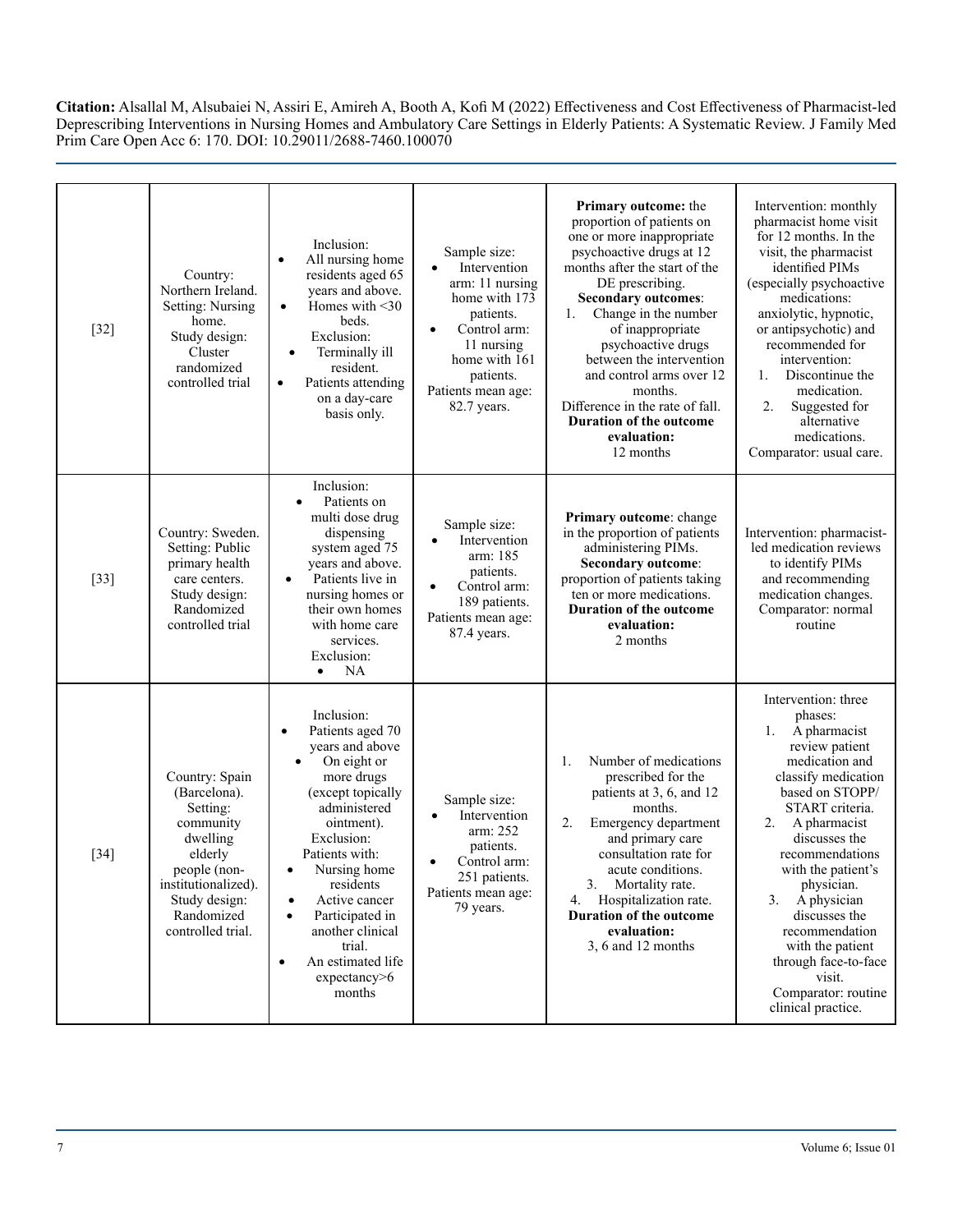| $[35]$ | Country: Canada.<br>Setting: outpatient<br>settings.<br>Study design:<br>Cluster<br>randomized<br>controlled trial.                 | Inclusion:<br>Patients aged 65<br>years and above on<br>one of four Beers<br>Criteria medications<br>(nonsteroidal anti-<br>inflammatory drugs,<br>first-generation<br>antihistamines,<br>sedative-hypnotics,<br>, or glyburide).<br>Exclusion:<br>Dementia.<br>Significant<br>mental illness.<br>Severe cognitive<br>$\bullet$<br>impairment. | Sample size:<br>Intervention<br>arm: 34<br>pharmacies<br>received<br>intervention<br>immediately<br>and 248<br>patients.<br>Control arm:<br>$\bullet$<br>35 Pharmacies<br>wait-listed and<br>241 patients.<br>Patients mean age:<br>74.7 years. | <b>Primary outcome:</b><br>complete discontinuation<br>of prescriptions for any<br>of the 4 Beers criteria<br>medications after 6 months<br>of randomization, measured<br>at participant level.<br>Discontinuation defined as:<br>no prescription renewal at<br>six months, continued for at<br>least three consecutive months<br>and no substitution to another<br>PIM.<br><b>Duration of the outcome</b><br>evaluation:<br>6 months. | Intervention: research<br>assistants provided<br>pharmacies with:<br>Patient educational<br>$\bullet$<br>brochures.<br>Prototype<br>pharmaceutical<br>opinion.<br>To distribute to both<br>patients and their<br>prescribers.<br>Comparator: usual care |
|--------|-------------------------------------------------------------------------------------------------------------------------------------|------------------------------------------------------------------------------------------------------------------------------------------------------------------------------------------------------------------------------------------------------------------------------------------------------------------------------------------------|-------------------------------------------------------------------------------------------------------------------------------------------------------------------------------------------------------------------------------------------------|----------------------------------------------------------------------------------------------------------------------------------------------------------------------------------------------------------------------------------------------------------------------------------------------------------------------------------------------------------------------------------------------------------------------------------------|---------------------------------------------------------------------------------------------------------------------------------------------------------------------------------------------------------------------------------------------------------|
| [36]   | Country: Canada<br>(Newfoundland<br>and Labrador).<br>Setting: nursing<br>home.<br>Study design:<br>Randomized<br>controlled trial. | Inclusion:<br>Residents aged<br>65 years or older.<br>All patients<br>located in<br>one floor that<br>consisted of three<br>units.<br>Exclusion:<br>Residents with<br>$\bullet$<br>no regular<br>scheduled<br>medications.<br>Palliative.<br>Patient,<br>family, or care<br>team refused<br>participation.                                     | Sample size:<br>Intervention<br>arm: 22<br>patients.<br>Control arm:<br>$\bullet$<br>23 patients.<br>Patients mean age:<br>84.4 years.                                                                                                          | <b>Primary outcome:</b><br>The change in the number<br>of medications at 3 and 6<br>months.<br><b>Secondary outcomes:</b><br>Changes in patients'<br>survival.<br><b>Duration of the outcome</b><br>evaluation:<br>3 and 6 months.                                                                                                                                                                                                     | Intervention:<br>deprescribing<br>recommendation after in-<br>depth medication review<br>by pharmacist to detect<br>PIM <sub>s</sub> .<br>Comparator: usual care.                                                                                       |

**Table 1:** The included Studies characteristics.

# **Setting**

All seven effectiveness studies included in the review were conducted in developed countries. Two of the studies were carried out in Canada [35,36]. A further one study was carried out in each of England [30], Netherlands [31], Northern Ireland [32], Sweden [33], and Spain [34]. Four of the studies were conducted in ambulatory care settings [31,33-35] and three studies in nursing homes [30,32,36]. The two included economic studies were conducted in a high-income country, namely Canada [37,38]. Both studies were conducted in community-dwelling settings [37,38].

# **Design**

Five of effectiveness studies were standard randomized controlled trials [30,31,33,34,36] with two being cluster randomized controlled trials [32,35]. All the seven studies included in the review reported exclusion criteria with the exception of one study conducted by Milos, et al. [33]. The most common reasons for exclusion of patients were terminally ill patients with a short life expectancy, participation in another clinical trial or lack of cooperation with the assigned physician. Both included studies were cohort subpopulations of cluster randomized trials [37,38], linked to a single cluster RCT conducted by Martin, et al. [35]. One study was a cost effectiveness analysis [37] and the other study was cost utility analysis [38].

# **Population**

A total of 2602 patients were included in the review with sample sizes ranging from 45 patients [36] to 661 patients [30]. Five of the studies included older adults aged  $\geq 65$  years [30-32,35,36], one study included older adult patients aged  $\geq$ 70 years [34] and one study included older adult patients aged ≥75 years [33]. The mean age of the patients in the included studies ranged from 74.7 years [35] to 87.4 years [33].

Sanyal, et al. studied 56 patients on nonsteroidal antiinflammatory drugs [37], and Turner, et al. studied 301 patients on sedative medications to treat insomnia [38]. Both studies were subpopulation from Martin, et al. [35], that included 69 pharmacies in the cluster and a total of 489 patients, with patients mean age 74.7 years.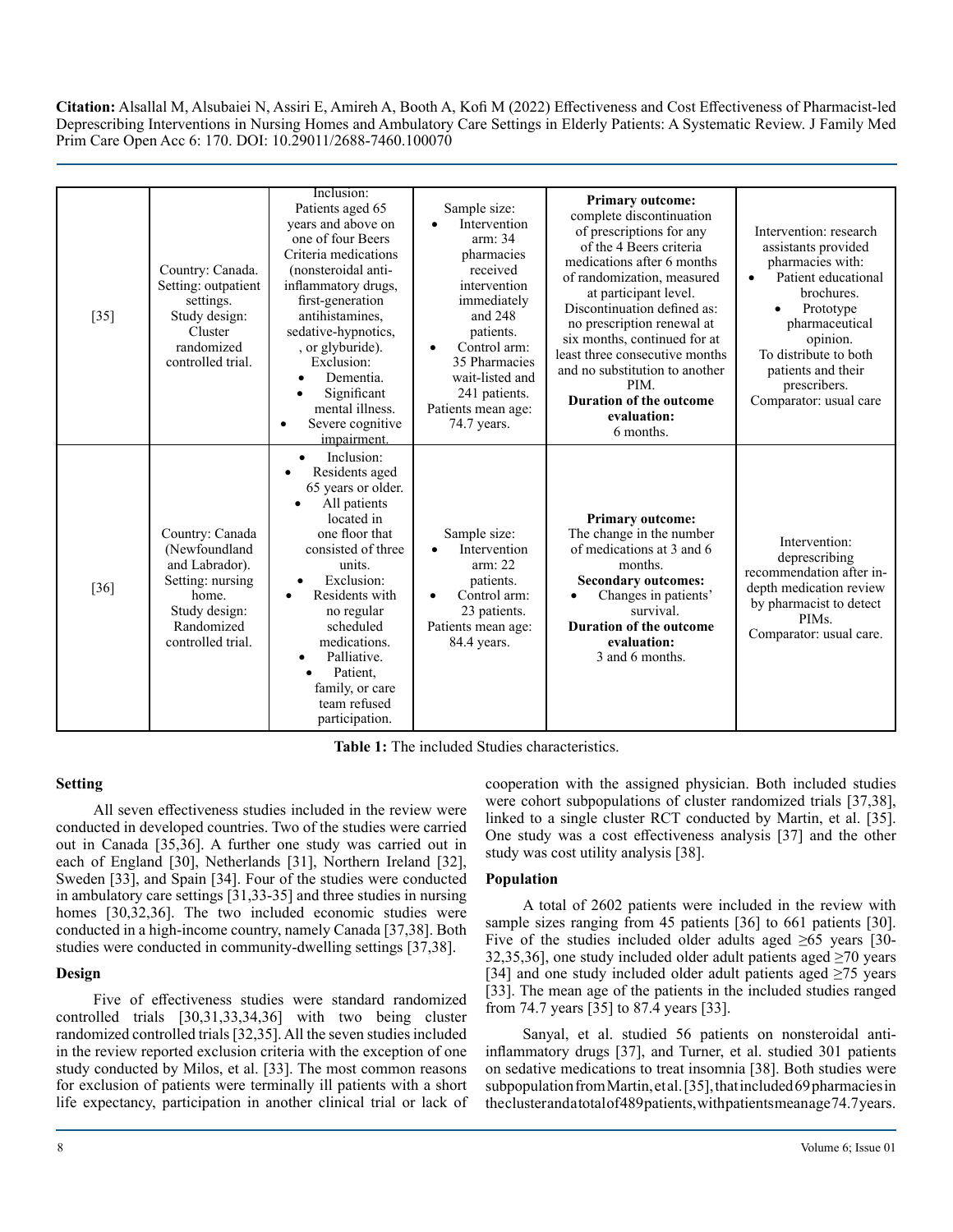#### **Intervention**

All seven effectiveness studies included in the review evaluated pharmacist led deprescribing intervention in nursing homes and/or ambulatory care settings for patients mean age 65 years and above. Five studies evaluated pharmacist-led medication reviews to identify PIMs recommending medication changes to the general practitioner and/or patients [31-34,36]. The pharmacist in Vinks, et al. discussed the recommendations with the general practitioner within 2 weeks of the inclusion date (5-15 minutes of discussion) [31], and the pharmacists in Balsom, et al. [36]trial implemented and documented the deprescribing plan over weeks to months. Moreover, The pharmacist in Patterson, et al. visited the patients monthly for 12 months [32].

One study evaluated the clinical records of patients who had undergone pharmacist review followed with formulated recommendations to the physicians through written proforma [30]. The pharmacists in Zermansky, et al. trial conducted medication review within 28 days of randomization [30]. Martin, et al. evaluated pharmacist-led deprescribing through patient educational brochures and prototype pharmaceutical opinion to distribute to both patients and their prescribers [35]. Sanyal, et al. evaluated pharmacist-led educational deprescribing intervention for nonsteroidal anti-inflammatory drugs [37]. Turner, et al. evaluated pharmacist-led educational deprescribing intervention for chronic sedative medications [38].

#### **Comparator**

In all the trials, the comparator was usual care with no special medication review by pharmacists to discontinue potentially inappropriate medications. The comparator for the economic studies was no medication review by pharmacist for patients taking nonsteroidal anti-inflammatory drugs [37] and patients taking sedative medications to treat insomnia [38].

#### **Outcome measures**

Four of the included studies reported outcomes relating to both health service utilization and clinical effectiveness [30,32,34,36], three studies reported only health service utilization [31,33,35], and the two economic studies reported cost effectiveness and cost utility respectively [37,38].

Study period included in the analysis: In the five randomized controlled trials, Zermansky, et al. [30] evaluated both health service utilization and clinical effectiveness outcomes over 6 months, Vinks, et al. [31] and Milos, et al. [33] evaluated health service utilization outcomes over 4 months and 2 months, respectively. Campins, et al. [34] evaluated both health service utilization and clinical effectiveness outcomes over 3, 6 and 12 months, and Balsom, et al. evaluated both health service utilization and clinical effectiveness outcomes over 3 and 6 months [36].

In the two cluster randomized controlled trials, Patterson et al. [32] study evaluated both health service utilization and clinical effectiveness outcomes over 12 months, and Martin, et al. [35] evaluated the health service utilization outcomes over 6 months. Both economic studies included evaluated economic outcomes over 6 months [37,38].

**Health service utilization outcomes:** All seven effectiveness studies included in the review reported health service utilization outcomes, many studies described the health service utilization using different measurements. Four of these studies described the health service utilization as the change in number of potentially inappropriate medications between the intervention and control arms [31-33,35], and the change in the number of medications described in four studies [30,31,34,36]. Whereas one study described the health service utilization as the proportion of patients taking ten or more medications [33].

**Clinical effectiveness outcomes:** Four included studies reported clinical effectiveness outcomes. The selected studies described the clinical effectiveness using different measurements. Three studies described the clinical effectiveness as the change in mortality rate [30,34,36] while the change in hospitalization rate described in two studies [30,34]. Two studies reported the clinical effectiveness as risk of fall reduction by measuring the number of falls per patient [30] or the difference in the rate of fall [32]. Cost effectiveness and cost utility outcomes: The selected two economic studies reported cost effectiveness outcomes as the incremental cost effectiveness ratio (\$/QALY gained), while the QALYs and the incremental QALYs represented cost utility outcomes (Table 2).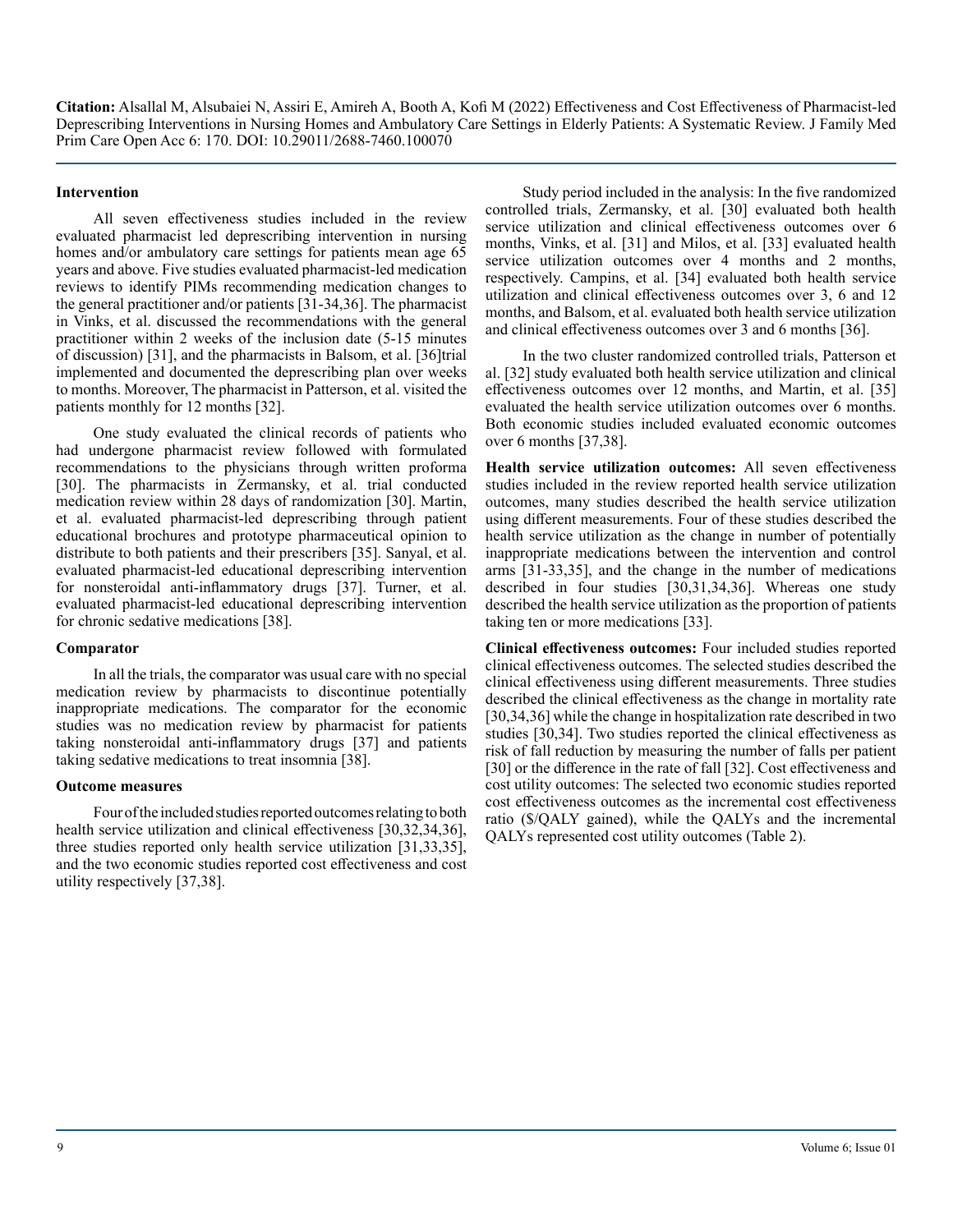| Author, year<br>of publication | Country, setting and study<br>design                                                                                                                                                                       | <b>Study inclusion and</b><br>exclusion criteria                                                                                                                                                                    | Sample size                                                            | <b>Duration of</b><br>the outcome<br>evaluation | <b>Intervention and</b><br>comparator                                                                                                                        |
|--------------------------------|------------------------------------------------------------------------------------------------------------------------------------------------------------------------------------------------------------|---------------------------------------------------------------------------------------------------------------------------------------------------------------------------------------------------------------------|------------------------------------------------------------------------|-------------------------------------------------|--------------------------------------------------------------------------------------------------------------------------------------------------------------|
| $[37]$                         | Country: Canada (Quebec).<br>Setting: community-<br>dwelling.<br>Study design: cost<br>effectiveness analysis,<br>cohort subpopulation<br>of cluster randomized<br>conducted by Martin, et al.<br>$[35]$ . | Inclusion:<br>Patients aged $\geq 65$ years.<br>On chronic oral<br>nonsteroidal anti-<br>inflammatory drug users<br>(more than 90 days)<br>supplied in the previous<br>$120 \text{ days}$ ).<br>Exclusion:<br>None. | Intervention<br>arm: 33<br>patients.<br>Control arm:<br>23 patients.   | 6 months                                        | Intervention:<br>pharmacist-<br>led educational<br>deprescribing<br>intervention for<br>nonsteroidal anti-<br>inflammatory drugs.<br>Comparator: usual care. |
| $[38]$                         | Country: Canada (Quebec).<br>Setting: community-<br>dwelling.<br>Study design: cost<br>utility analysis, cohort<br>subpopulation of cluster<br>randomized conducted by<br>Martin et al. [35].              | Inclusion:<br>Patients aged $\geq 65$ years.<br>Chronic users $($ >3 months)<br>of sedative medications to<br>treat insomnia.<br>Exclusion:<br>None.                                                                | Intervention<br>arm: 146<br>patients.<br>Control arm:<br>155 patients. | 6 months                                        | Intervention:<br>pharmacist-<br>led educational<br>deprescribing<br>intervention for chronic<br>sedative medications.<br>Comparator: usual care.             |

**Table 2:** The included economic studies characteristics.

# **Quality of included studies**

Risk of bias assessment for the standard randomized controlled trials see Table 3. The risk of bias of five standard randomized controlled trials selected for the review [30,31,33,34,36] were assessed using the revised version of the Cochrane tool to assess risk of bias in randomized trials (RoB 2) [24].

| <b>Study ID</b> | Randomization<br>process | <b>Deviations from</b><br>the intended<br><b>interventions</b> | <b>Missing outcome</b><br>data | <b>Measurement of</b><br>the outcome | <b>Selection of the</b><br>reported result | Overall <sup>2</sup> |
|-----------------|--------------------------|----------------------------------------------------------------|--------------------------------|--------------------------------------|--------------------------------------------|----------------------|
| $[30]$          | Low risk of bias         | Low risk of bias                                               | Low risk of bias               | Low risk of bias                     | Low risk of bias                           | Low risk of bias     |
| $[31]$          | Some concerns            | Low risk of bias                                               | Low risk of bias               | Low risk of bias                     | Low risk of bias                           | Some concerns        |
| $[33]$          | Low risk of bias         | Low risk of bias                                               | Low risk of bias               | Low risk of bias                     | Low risk of bias                           | Low risk of bias     |
| $[34]$          | Low risk of bias         | Low risk of bias                                               | Low risk of bias               | Low risk of bias                     | Low risk of bias                           | Low risk of bias     |
| $[36]$          | Some concerns            | Low risk of bias                                               | Low risk of bias               | Low risk of bias                     | Low risk of bias                           | Some concerns        |

<sup>1</sup>Risk of bias for each domain judged based on the signaling questions. <sup>2</sup>Low risk of bias: at low risk of bias for all domains. Some concerns: at least one domain judged with some concerns, with no one domain judged with high risk of bias. **High risk of bias:** at least one domain judged with high risk of bias, or multiple some concerns judgment.

Table 3: Risk of bias assessment for the randomized controlled trials<sup>1</sup>.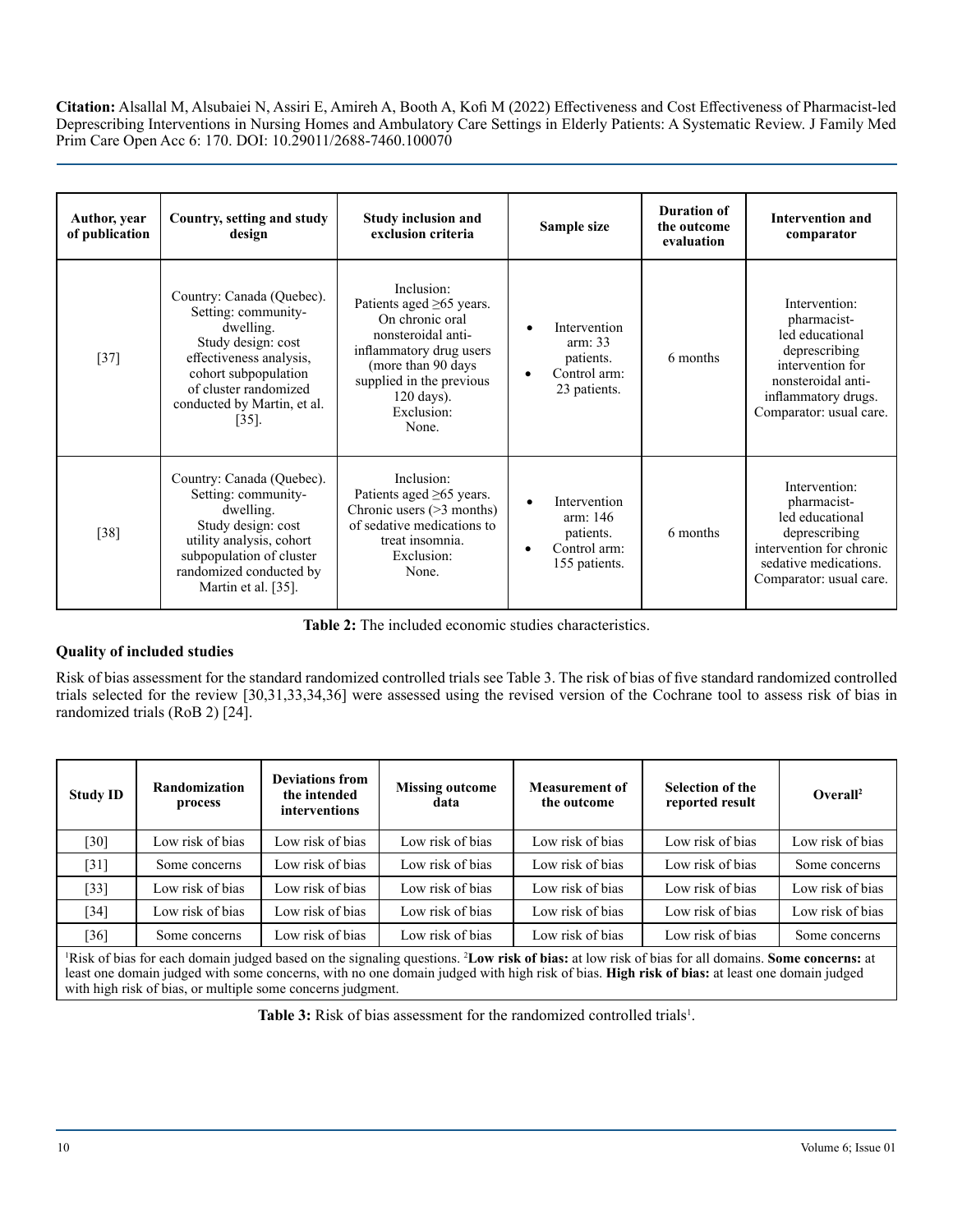Three studies received similar low risk scores in all domains [30,33,34]. Risk of bias in randomization process was rated low for Zermansky et al., Milos, et al. and Campins, et al., as random sequence distribution and allocation concealment were labeled in detail [30,33,34].

Risk of bias in randomization process held some concerns for Vinks, et al. and Balsom, et al., as no random element was used in distributing the allocation sequence or there are some imbalances between the intervention and the control group that maybe caused because of the randomization process [31,36]. Moreover, risk of bias in deviations from the intended interventions in all selected RCTs was low, as they were using appropriate analysis to estimate the result of assignment to deprescribing.

Risk of bias in missing outcome data and measurement of the outcome was found to be low in all RCTs selected as the outcome data for the studies available for all or nearly all randomized patients and the method of measuring the outcome appropriate and the outcome assessors were blinded to intervention status, respectively. Risk of bias in selection of the reported result was found to be low in all RCTs selected as the analysis of the data according to the prespecified analysis plan.

Risk of bias assessment for cluster randomized controlled trials (Table 4). The risk of bias of two cluster randomized controlled trials selected in the review [32,35] were assessed using the revised version of the Cochrane tool to assess risk of bias in cluster randomized trials (RoB 2) [25].

| <b>Study ID</b> | Randomization<br>process | Timing of<br>identification or<br>recruitment of<br>participants | <b>Deviations</b><br>from the<br>intended<br>interventions | <b>Missing</b><br>outcome<br>data | <b>Measurement</b><br>of the outcome | <b>Selection of</b><br>the reported<br>result | Overall <sup>2</sup> |
|-----------------|--------------------------|------------------------------------------------------------------|------------------------------------------------------------|-----------------------------------|--------------------------------------|-----------------------------------------------|----------------------|
| $[32]$          | Low risk of bias         | Low risk of bias                                                 | Low risk of bias                                           | Low risk of<br>bias               | Some concerns                        | Low risk of<br>bias                           | Some<br>concerns     |
| $[35]$          | Some concerns            | Low risk of bias                                                 | Low risk of bias                                           | Low risk of<br>bias               | Low risk of bias                     | Low risk of<br>bias                           | Some<br>concerns     |

<sup>1</sup>Risk of bias for each domain judged based on the signaling questions. <sup>2</sup>Low risk of bias: at low risk of bias for all domains. Some concerns: at least one domain judged with some concerns, with no one domain judged with high risk of bias. **High risk of bias:** at least one domain judged with high risk of bias, or multiple some concerns judgment.

Table 4: Risk of bias assessment for cluster randomized controlled trials<sup>1</sup>.

Risk of bias in randomization process was found to be low for Patterson, et al. as random sequence distribution and allocation concealment were labeled in detail [32]. Risk of bias in the randomization process held some concerns for Martin, et al. given that there was some imbalance between the intervention and the control group that maybe caused because of the randomization process. Risk of bias in timing of identification or recruitment of participants was considered low for both cluster RCTs as all patients recruited before randomization of clusters [35].

Risk of bias in missing outcome data and measurement of the outcome was recorded as low in all cluster RCTs selected as the outcome data for the studies available for all or nearly all randomized patients and the method of measuring the outcome appropriate and the outcome assessors were blinded to intervention status, respectively. Risk of bias in selection of the reported result was rated as low in all cluster RCTs selected as the analysis of the data according to the prespecified analysis plan. The quality of the economic studies [37,38] was assessed according to Drummond et al. [27] 10-item checklist, that assess strengths and weaknesses of the articles, and elaborated judgement of the worth and suitability of the results for their objectives [28] (Table 5).

| Yes/ no/ can't tell                                                  | Sanyal, et<br>al. [37] | Turner, et<br>al. [38] |
|----------------------------------------------------------------------|------------------------|------------------------|
| Was a well-defined question posed in an answerable form?             | Yes                    | Yes                    |
| Was a comprehensive description of the competing alternatives given? | <b>Yes</b>             | Yes                    |
| Was the effectiveness of the programs or services established?       | Yes                    | Yes                    |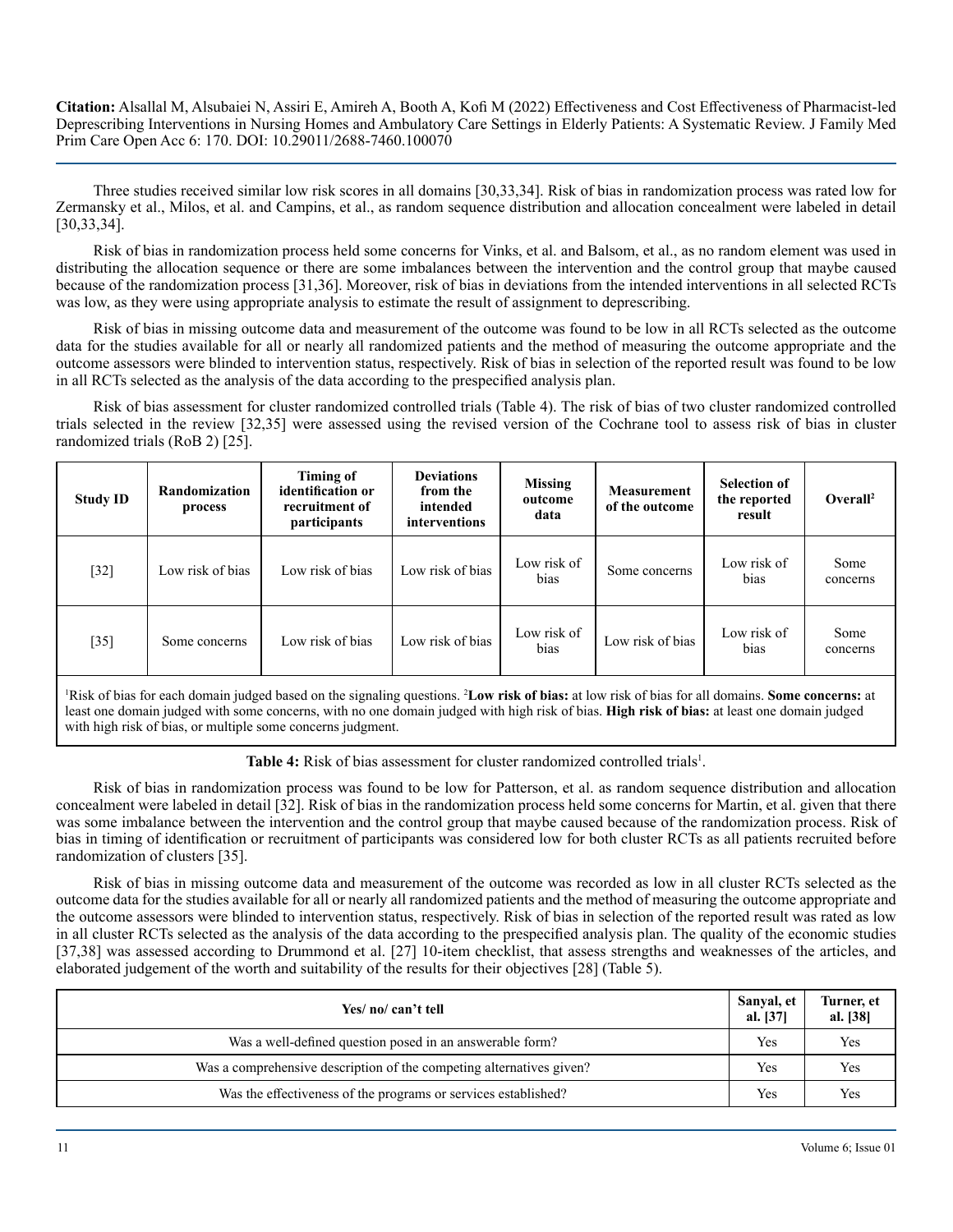| Were all the important and relevant costs and consequences for each alternative identified?  | Yes            | Yes            |
|----------------------------------------------------------------------------------------------|----------------|----------------|
| Were costs and effects measured accurately in appropriate physical units (e.g., QALYs)?      | <b>Yes</b>     | Yes            |
| Were costs and effects valued credibly?                                                      | Yes            | Yes            |
| Were costs and effects adjusted for differential timing?                                     | <b>Yes</b>     | Yes            |
| Was an incremental analysis of costs and effects of alternatives performed?                  | Yes            | Yes            |
| Were allowances made for uncertainty in the estimates of costs and effects?                  | N <sub>0</sub> | N <sub>0</sub> |
| Did the presentation and discussion of study results include all issues of concern to users? | Yes            | Yes            |
| Total score                                                                                  | 9              | 9              |

**Table 5:** Drummond's 2015, 10-item checklist for quality assessment of the economic studies.

Both studies received similar evaluation and total score (9 points). Appraised uncertain in the estimate of cost and outcomes was the common failed point, by not explaining the justification for the chosen key parameters ranges. While the strength of both studies is that they mentioned the alternatives and examined the costs and effects. The alternative was described as usual care for both studies. Also, the effectiveness of the intervention was evaluated through cluster randomized controlled trial. For both studies, all relevant perspectives were considered to be covered as well as capital costs and operating costs. Moreover, the effects measured using QALYs. Also, the discount rate used and justified for both studies. Outcomes finding summarized in Table 6.

| Author,<br>year of<br>publication | <b>Health service utilization outcomes</b>                                                                                                                                                                                                                  |                                                                                                                                    |                                                                              |                                                                                                                                                                 | <b>Clinical effectiveness outcomes</b>                                                                                                                                       |                                                                                                                                     |
|-----------------------------------|-------------------------------------------------------------------------------------------------------------------------------------------------------------------------------------------------------------------------------------------------------------|------------------------------------------------------------------------------------------------------------------------------------|------------------------------------------------------------------------------|-----------------------------------------------------------------------------------------------------------------------------------------------------------------|------------------------------------------------------------------------------------------------------------------------------------------------------------------------------|-------------------------------------------------------------------------------------------------------------------------------------|
|                                   | The change in<br>number of potentially<br>inappropriate<br>medications                                                                                                                                                                                      | The change in<br>the number of<br>medications                                                                                      | The proportion<br>of patients<br>administering<br>ten or more<br>medications | The change in<br>mortality rate                                                                                                                                 | The change in<br>hospitalization<br>rate                                                                                                                                     | <b>Risk of fall</b><br>reduction                                                                                                    |
| $\lceil 30 \rceil$                | Not reported                                                                                                                                                                                                                                                | Significant change<br>in the intervention<br>arm compared<br>to control arm<br>3.1 and 2.4,<br>respectively. $(P <$<br>$0.0001$ ). | Not reported                                                                 | No statistically<br>significant<br>difference in<br>mortality, with<br>51 deaths in<br>intervention arm<br>and 48 deaths<br>with control<br>arm, $(P = 0.81)$ . | Lower rate of<br>hospitalization<br>(not statistically<br>significant), with<br>mean values 0.2<br><i>(intervention)</i><br>$arm)$ and $0.3$<br>(control arm), P<br>$= 0.11$ | Significant<br>reduction in the<br>fall rate $(0.8)$<br>vs 1.3), $(P <$<br>$0.0001$ ).                                              |
| $[31]$                            | Significant reduction<br>with mean difference<br>$-16.3\%$ ; 95% CI $-24.3$ ,<br>$-8.3$                                                                                                                                                                     | No significant<br>change with mean<br>difference -4.7%;<br>95% CI -9.6, 0.2.                                                       | Not reported                                                                 | Not reported                                                                                                                                                    | Not reported                                                                                                                                                                 | Not reported                                                                                                                        |
| $[32]$                            | After adjustment for<br>clustering within<br>homes, the percentage<br>of patients on PIMs<br>was much lower than<br>in the control. $(19.5\%$<br>for intervention group<br>and 50.0% for control<br>$group)$ (odds ratio=<br>0.26, 95% CI = 0.14-<br>(0.49) | Not reported                                                                                                                       | Not reported                                                                 | Not reported                                                                                                                                                    | Not reported                                                                                                                                                                 | No difference<br>in the fall rate<br>(277 falls for<br>intervention<br>group and<br>186 falls for<br>control group (P<br>$=0.09$ ). |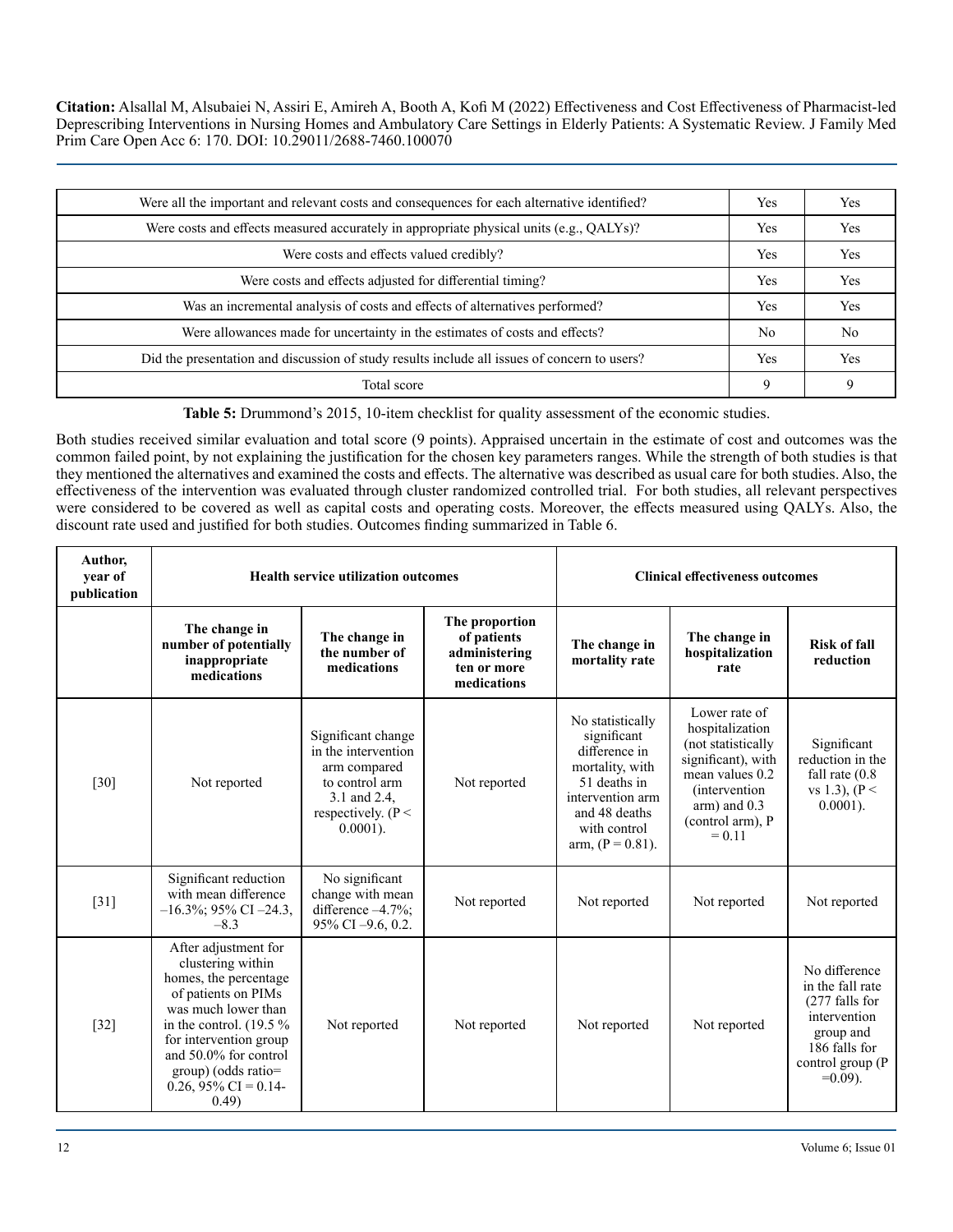|        |                                                                                                                                                                                                                                                                                                       |                                                                                                                                                                                                                                                                                             | Significant                                                                                                                                                  |                                                                                                                                                                  |                                                                                                                                         |              |
|--------|-------------------------------------------------------------------------------------------------------------------------------------------------------------------------------------------------------------------------------------------------------------------------------------------------------|---------------------------------------------------------------------------------------------------------------------------------------------------------------------------------------------------------------------------------------------------------------------------------------------|--------------------------------------------------------------------------------------------------------------------------------------------------------------|------------------------------------------------------------------------------------------------------------------------------------------------------------------|-----------------------------------------------------------------------------------------------------------------------------------------|--------------|
| $[33]$ | Significant reduction<br>with $6\%$ in<br>intervention arm; $p =$<br>$0.007$ ) but not in the<br>control arm ( $p = 1.0$ )                                                                                                                                                                            | Not reported                                                                                                                                                                                                                                                                                | reduction with<br>58.7% of patients in<br>intervention group<br>used ten or more<br>medications vs<br>64.1 patients in the<br>control group, $P =$<br>0.001. | Not reported                                                                                                                                                     | Not reported                                                                                                                            | Not reported |
| $[34]$ | Not reported                                                                                                                                                                                                                                                                                          | Significant<br>reduction<br>with 10.03<br>medications/<br>patient (used<br>by intervention<br>group) and 10.91<br>medications/<br>patients (used by<br>control group), (P<br>$= 0.001$ ).                                                                                                   | Not reported                                                                                                                                                 | Non-statistically<br>significant<br>difference with<br>7 deaths (2.8%)<br>in intervention<br>group and 6<br>deaths $(2.4\%)$ in<br>control group,<br>$P = 0.784$ | No difference<br>with<br>hospitalization<br>rate 23.3 %<br><i>(intervention)</i><br>group) and 25.2%<br>(control group),<br>$P = 0.616$ | Not reported |
| $[35]$ | Intervention<br>arm: Complete<br>discontinuation<br>occurred among 106 of<br>248 patients (42.7%).<br>The relative risk was<br>3.55 (95%CI, 2.45-<br>$5.15$ ).<br>Control arm: Complete<br>discontinuation<br>occurred among 29 of<br>241 (12.0%).<br>mean difference: 31%<br>$(95\%CI, 23\% - 38\%)$ | Not reported                                                                                                                                                                                                                                                                                | Not reported                                                                                                                                                 | Not reported                                                                                                                                                     | Not reported                                                                                                                            | Not reported |
| $[36]$ | Not reported                                                                                                                                                                                                                                                                                          | Mean number<br>of medications<br>administered<br>per patient<br>significantly<br>reduced at three<br>and six months.<br>Intervention group<br>used a mean value<br>2.68 medications<br>less than control<br>$arm (p < 0.02)$ at<br>3 months and 2.88<br>less ( $p = 0.02$ ) at 6<br>months. | Not reported                                                                                                                                                 | No deaths<br>recorded in<br>intervention or<br>control group.                                                                                                    | Not reported                                                                                                                            | Not reported |

**Table 6:** Outcomes from the included studies.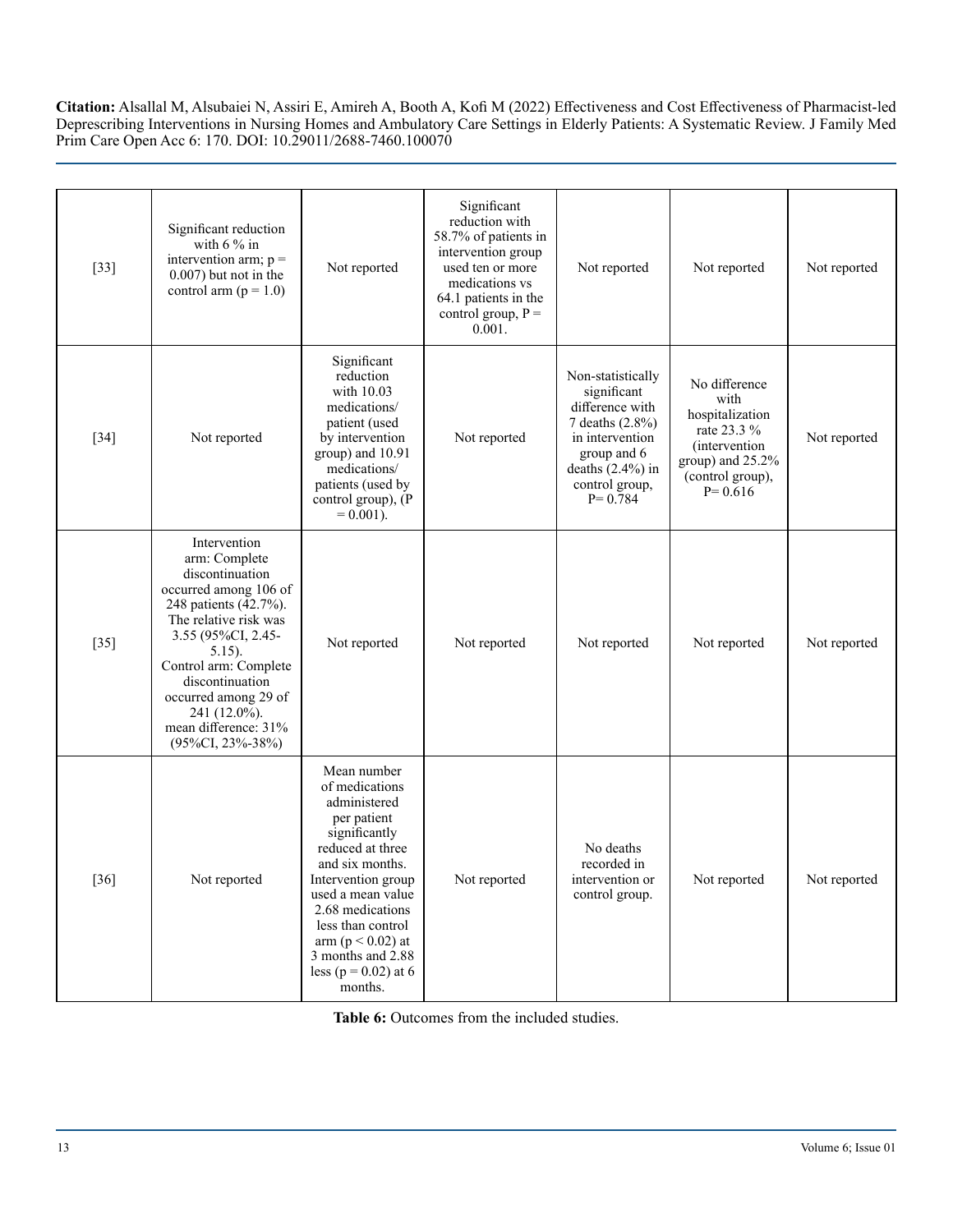# **Health Service Utilization Outcomes**

#### **The Change in Number of Potentially Inappropriate Medications (PIMs)**

All four studies that reported the change in number of PIMs found a significant reduction in the number of PIMs used by the intervention groups compared to control groups [31-33,35]. Vinks, et al. [31] reported significant reduction with mean differences –16.3%; 95% Confidence Interval (CI) –24.3, –8.3, Patterson, et al. reported that after adjustment for clustering within homes, the percentage of patients on PIMs was much lower than in the control group [32] (19.5 % for intervention group and 50.0% for control group) (odds ratio=  $0.26$ ,  $95\%$  CI =  $0.14-0.49$ ), Milos, et al. [33] reported significant reduction with  $6\%$  in intervention group;  $p =$ 0.007) but not in the control group ( $p = 1.0$ ), and Martin, et al. [35] reported that complete discontinuation that occurred among 106 of the intervention group (42.7%), the relative risk was 3.55 (95%CI, 2.45-5.15) compared to complete discontinuation occurred among 29 of control group (12.0%), mean difference: 31% [95%CI, 23%- 38%].

#### **The change in the number of medications**

Three of the four studies that reported the change in the number of medications found that a significant reduction in the number of medications used by the intervention arm compared to control arm [30,34,36]. Zermansky, et al. [30] reported that the number of medication withdrawn in the intervention arm was significantly greater than that in the control arm 3.1 and 2.4, respectively ( $P < 0.0001$ ), Campins, et al. reported significant reduction with 10.03 medications/ patient (used by intervention group) and 10.91 medications/ patients (used by control group) [34],  $(P = 0.001)$ , and Balsom, et al. [36] reported that the mean number of medications administered per patient significantly reduced at three and six months, the intervention arm used in a mean value 2.68 medications less than the control arm ( $p < 0.02$ ) at 3 months and 2.88 less ( $p = 0.02$ ) at 6 months. On the other hand, Vinks et al. reported a non-significant reduction with mean difference –4.7%; 95% CI –9.6, 0.2 [31].

#### **The Proportion of Patients Administering Ten or More Medications**

The single study that reported the proportion of patients administering ten or more medications found a significant reduction with 58.7% of patients in the intervention arm used ten or more medications compared to 64.1% of patients in the control arm, P  $= 0.001$  [33]. Overall, sex of the seven studies that reported health service utilization outcomes of the pharmacist-led deprescribing intervention in nursing home and ambulatory care settings found that pharmacist-led deprescribing significantly reduced health service utilization through reduction in the number of PIMs used, reduction in the number of medications used, and reduction in the proportion of patients administering ten or more medications. Only the study of Vinks, et al. reported a non-significant reduction in the number of medications used while same study reported a

significant reduction in the number of PIMs used [31].

#### **Clinical effectiveness outcomes**

In contrast to health service utilization outcome, the studies reporting the clinical effectiveness outcome of the pharmacist-led deprescribing intervention in nursing home and ambulatory care settings displayed more variation.

#### **a. The change in mortality rate**

Two of the three studies that reported the change in mortality rate found a non-significant difference in mortality rate between the intervention arms and control arms [30,34]. Zermansky, et al. [30] reported a non-statistically significant difference in mortality, with 51 deaths in the intervention arm and 48 deaths in the control arm  $(P = 0.81)$ , and Campins, et al. [34] reported a nonstatistically significant difference with 7 patient deaths (2.8%) in the intervention arm and 6 patient deaths (2.4%) in the control arm  $(P= 0.784)$ . while the third study did not record any deaths in the intervention and control arms [36].

#### **b. The change in hospitalization rate**

Both studies reporting a change in hospitalization rate found a non-significant reduction in hospitalization rate for the intervention groups compared to the control groups [30,34]. Zermansky et al. reported a lower rate of hospitalization (not statistically significant), with mean values 0.2 (intervention group) and 0.3 (control group)  $[P = 0.11]$ , and Campins, et al. reported a no difference with hospitalization rate 23.3 % (intervention group) and 25.2% (control group) [P= 0.616] [30,34].

#### **c. Risk of fall reduction**

One of the two studies reported the risk of fall reduction found a significant reduction in the number of falls (0.8 vs 1.3 falls per patient) with  $P < 0.0001$  [30]. Conversely, the second study found no difference in the fall rate (277 falls for intervention arm and 186 falls for control arm  $(P=0.09)$  [32].

#### **Economic studies outcomes**

#### **a. Cost utility**

Sanyal, et al. reported that a deprescribing intervention was associated with more QALYs (0.75) compared to control group (associated with 0.65 QALYs) and incremental QALYs associated with the deprescribing intervention compared to control group was 0.11 [37]. Moreover, Turner, et al. reported that deprescribing intervention associated with more QALYs (0.7232) compared to control group that associated with 0.6463 QALYs and incremental QALYs associated with the deprescribing intervention compared to control group was 0.0769 [38].

#### **b. Cost effectiveness**

Sanyal et al. reported that compared to control group, deprescribing was a dominant strategy (lower cost and more effectiveness). The incremental net benefit (INB) value at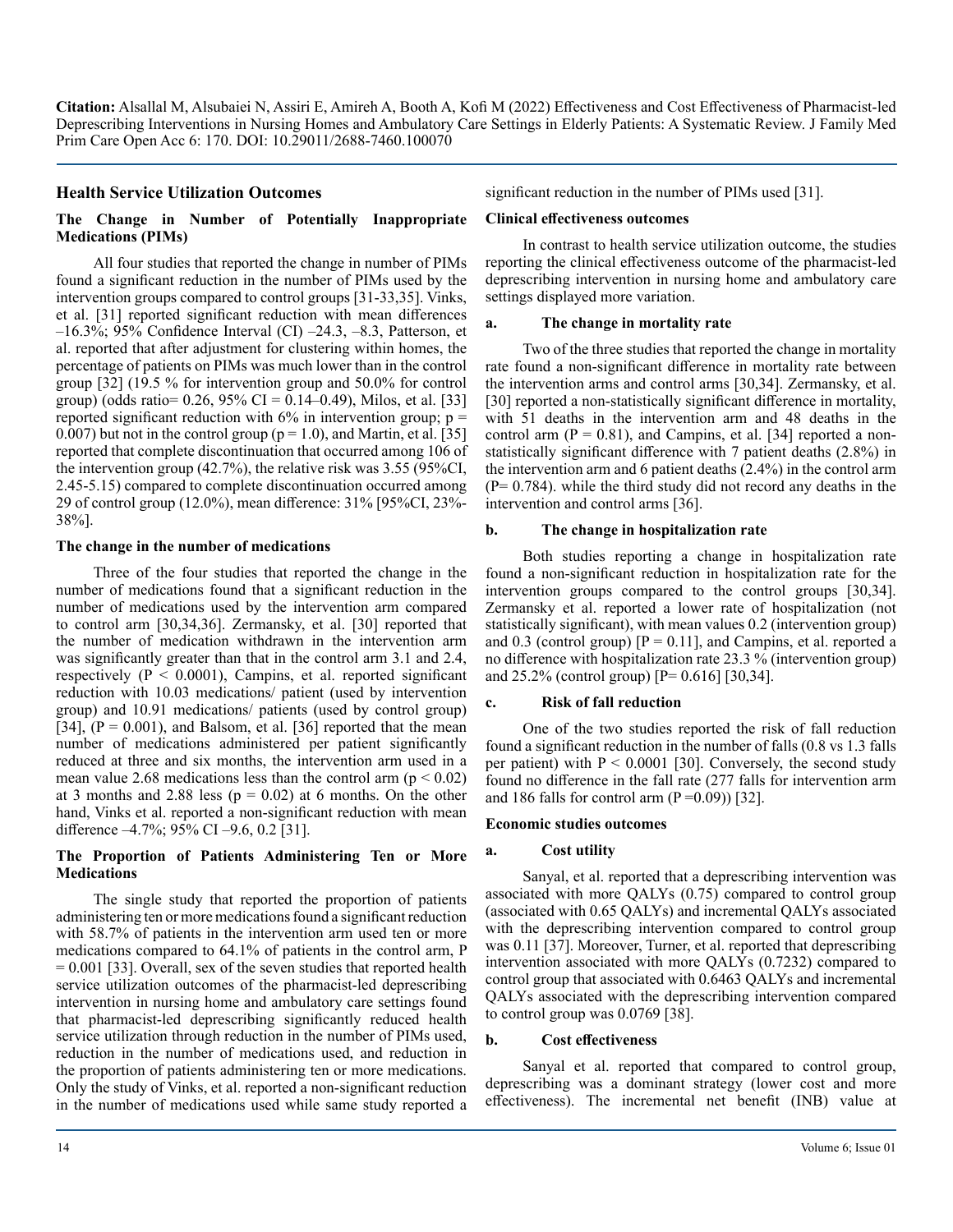willingness-to-pay (WTP) thresholds of 50 000 Canadian dollars (CAD) and 100 000 CAD (39160 to 78320 United States dollars (USD)) was 6398 CAD (5000 USD) and CAD11 788 (9232 USD), respectively [37]. Also, Turner et al. reported that compared to control group, deprescribing was a dominant strategy (lower cost and more effectiveness). INB value at WTP thresholds of CAD50 000 (39160 USD) and CAD100 000 (78320 USD) was CAD5237 (4100 USD) and CAD9082 (7113 USD), respectively [38].

Overall, both economic studies reported the cost effectiveness and cost utility of the pharmacist-led deprescribing intervention in nursing home and ambulatory care settings finding that pharmacist-led deprescribing improve the QALYs, incremental QALYs, and incremental cost effectiveness ratio (\$/QALY gained). Both studies' authors concluded that the deprescribing intervention in communitydwelling older adults is a cost-effective strategy. However, linked to a single cluster RCT conducted by Martin, et al. [35]. Table 7 summarizes the economic studies outcomes.

| Author, year of<br>publication | OALYs.                                                                                                                                    | <b>Incremental QALYs.</b>                                                                   | Incremental cost effectiveness ratio (\$/QALY gained).                                                                                                                                                                                                                                                                                                                                       |
|--------------------------------|-------------------------------------------------------------------------------------------------------------------------------------------|---------------------------------------------------------------------------------------------|----------------------------------------------------------------------------------------------------------------------------------------------------------------------------------------------------------------------------------------------------------------------------------------------------------------------------------------------------------------------------------------------|
| $[37]$                         | Deprescribing intervention<br>associated with more QALYs<br>$(0.75)$ compared to control<br>group that associated with<br>$0.65$ OALYs.   | Incremental QALYs<br>associated with<br>deprescribing compared to<br>usual care was 0.11.   | Compared to control group, deprescribing was a<br>dominant strategy (lower cost and more effectiveness).<br>INB value at WTP thresholds of CAD50 000 (39160)<br>USD) and CAD100 000 (78320 USD) was CAD6398<br>(5000 USD) and CAD11 788 (9232 USD), respectively.<br>Thus, the deprescribing intervention in community-<br>dwelling older adults is a cost-effective strategy.               |
| $[38]$                         | Deprescribing intervention<br>associated with more QALYs<br>$(0.7232)$ compared to control<br>group that associated with<br>0.6463 OALYs. | Incremental QALYs<br>associated with<br>deprescribing compared to<br>usual care was 0.0769. | Compared to control group, deprescribing intervention<br>was a dominant strategy (lower cost and more<br>effectiveness).<br>INB value at WTP thresholds of CAD50 000 (39160)<br>USD) and CAD100 000 (78320 USD) was CAD5237<br>(4100 USD) and CAD9082 (7113 USD), respectively.<br>Thus, the deprescribing intervention in community-<br>dwelling older adults is a cost-effective strategy. |

**Table 7:** Outcomes' summary table for cost effectiveness and cost utility studies.

# **Discussion**

This systematic review evaluated pharmacist-led deprescribing in nursing home and ambulatory care settings on health service utilization, clinical effectiveness, cost effectiveness and cost utility compared to usual care in patients aged 65 years and above. A total of nine studies (five standard randomized controlled trials, two cluster randomized controlled trials, one cost effectiveness analysis and one cost utility analysis) were included.

Health service utilization was evaluated in three main ways. Firstly, the ability to reduce the number of PIMs. The four studies that evaluated this outcome found that pharmacist led deprescribing intervention reducing PIMs more than the usual care [31-33,35]. Secondly, the ability to reduce the total number of medications. Three of the four studies that evaluated this outcome found that pharmacist-led deprescribing reduced the total number of medications more than the usual care [30,34,36]. Only the study of Vinks et al. [31] reported that the reduction of total number of medication was non-significant. Thirdly, the ability to reduce the proportion of patients administering ten or more medications. One study reported this outcome and found that pharmacist led

deprescribing was better in reducing the proportion of patients administering ten or more medications than the usual care [33].

On the other side, the clinical effectiveness was evaluated in three main ways. Firstly, the ability to improve the mortality rate. Two of the three studies that evaluated this outcome found a non-significant difference in mortality rate between pharmacistled deprescribing and the usual care [30,34]. The third study did not record any death in the intervention and control groups [36]. Secondly, the ability to hospitalization rate. Both studies reported this outcome found that the differences in hospitalization rate between the pharmacist-led deprescribing and usual care were insignificant [30,34]. Thirdly, the ability to reduce risk of fall. Two studies evaluated this outcome, one study found that pharmacistled deprescribing was better in reducing the risk of fall than the usual care [30], and the second study found no difference between intervention and control arms [32]. In the side of economic studies outcome, both studies evaluated this outcome found that pharmacist-led deprescribing is a cost-effective strategy by improving the QALYs, incremental QALYs, and incremental cost effectiveness ratio (\$/QALY gained) [37,38].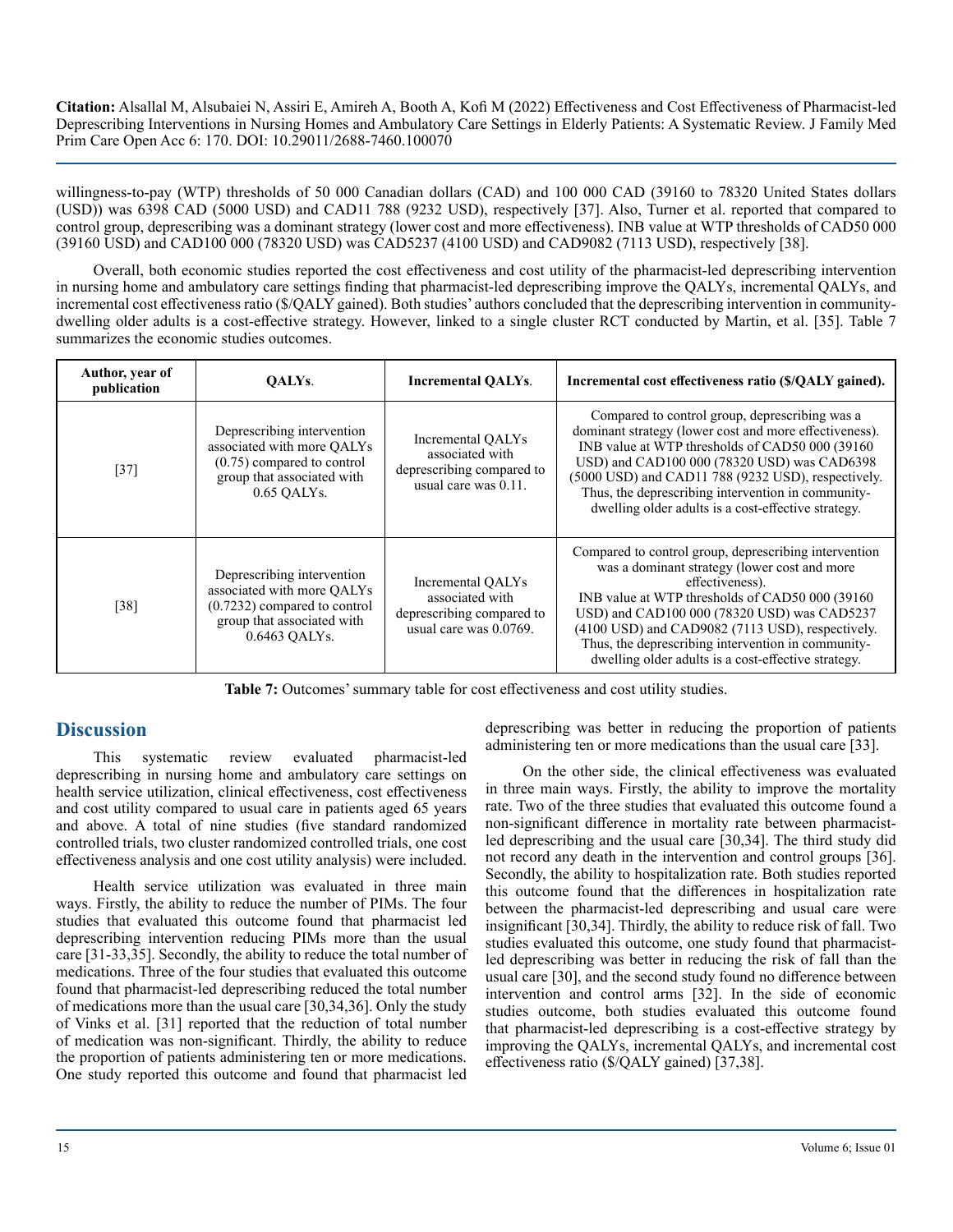#### **Interpretation of Results**

The studies reported outcomes regarding health service utilization, clinical effectiveness, cost effectiveness and cost utility. While most of the outcomes were in favor of the pharmacist-led deprescribing, many considerations must be borne in mind while applying the findings.

All the nine studies included in this review were conducted in developed countries, which would affect the generalizability of the findings for many reasons. Firstly, there are significant differences between the developed countries health systems and other health systems. Secondly, developed countries are rich countries with high-income resources where healthcare systems can handle new high-cost interventions. Thirdly, developing countries can apply the usual care and pharmacist-led deprescribing in a different way, differences in any of these steps may significantly affect the outcome. Finally, deprescribing need computerized decision support system for better outcome [39], which is not widely available in other countries especially developing countries. Unfortunately, the cost and economic analysis studies evaluated in this review conducted in one country, which is Canada, and are cohort subpopulation of one study led by Martin, et al. [35], that would affect the evidence generalizability because of significant variation in health system and costs between a rich country like Canada and other countries around the world.

In the included studies, there were different pharmacist-led deprescribing intervention that were evaluated such as pharmacist review patients' clinical record, regularly home visits, or patients' education brochures. However, these interventions share the same borders of pharmacist-led deprescribing interventions and aims to withdraw PIMs from the patients.

Mortality measurement after any variable in patients' health profile is better measured over 1 to 2 years [40]. In the included studies, clinical effectiveness outcomes measured after 3 to 12 months. Which could affect the findings accuracy. It was clear that the included studies established reliable findings regarding the health service utilization of pharmacist-led deprescribing interventions in nursing home and ambulatory care settings in elderly patients. These findings would help healthcare organizations to improve and modify their deprescribing and integrating the pharmacist to lead the intervention because of the deprescribing challenges discussed in chapter one. On the other hand, clinical effectiveness outcomes are not encouraging for the implementation of pharmacist-led deprescribing intervention, in addition to the lack of economic studies on a large scale.

#### **Quality of evidence**

All the included studies were confirmed as randomized controlled trials to provide the highest level of evidence. Three studies with low risk of bias [30,33,34] and four studies with some concerns [31,32,35,36]. The methodological quality assessment for the two economic studies were of high quality and low risk of

bias [37,38]. Overall, the evidence of this review is of moderate to high quality due to studies design, moderate to high quality of the included studies, and variant outcome measurements. Assessment of studies quality are important to draw conclusions from the systematic review [24]. In this systematic review, the moderate to high quality of the studies indicates that the results and conclusion in the review are reliable.

# **Strength and Limitation of the Review**

This review possesses many strengths that include the use of randomized controlled trials. This is the first review to study the effect of pharmacist-led deprescribing in nursing home and ambulatory care settings on health service utilization, clinical effectiveness, cost effectiveness and cost utility. Descriptive statistics were also reported to provide insight into the topic's limited evidence base, and concerns about the data validity. An extensive search strategy was performed that included electronic databases, manual search references for embedded articles, citation searches, and other sources. Moreover, this review studied both the effectiveness and cost effectiveness of the intervention, which answered the economic question that would be raised if any new intervention would be implemented. Another strength of this review was the good methodological quality of the studies included. Studies were at low risk of bias or at concern that led to the assessment of a moderate to high-quality evidence.

However, this review included some limitations. Only one reviewer conducted the review instead of two reviewers because of the nature of the university dissertations. To reduce the human errors and the risk of bias, the systematic review must be performed by two reviewers. Therefore, the reviewer managed this limitation by one reviewer double-checking the relevant steps. While the reviewer performed extensive search strategy, the reviewer didn't contact the authors because of limited timeline for the dissertation. Moreover, meta-analysis would not be conducted because of the high levels of heterogeneity between studies and the variable outcomes. In addition, all the included studies were conducted in developed and high-income countries that would affect the generalizability of this evidence because of the variation between developed and developing countries health system. Finally, the two economic analysis studies were cohort subpopulation of one of the clusters randomized controlled trials included in the review [35].

# **Comparison with Previous Reviews**

This systematic review is the only review that limited the included articles to pharmacist-led deprescribing interventions in outpatient settings and excluded other types of intervention and setting. Spinewine et al. [6] evaluated pharmacist led deprescribing in European publications without setting limitation and found that pharmacist-led deprescribing reduced significantly the mean number of medications used by the patients, with no positive effect on cost effectiveness quality of life and health outcomes. This systematic review confirms Spinewine et al. [6] findings but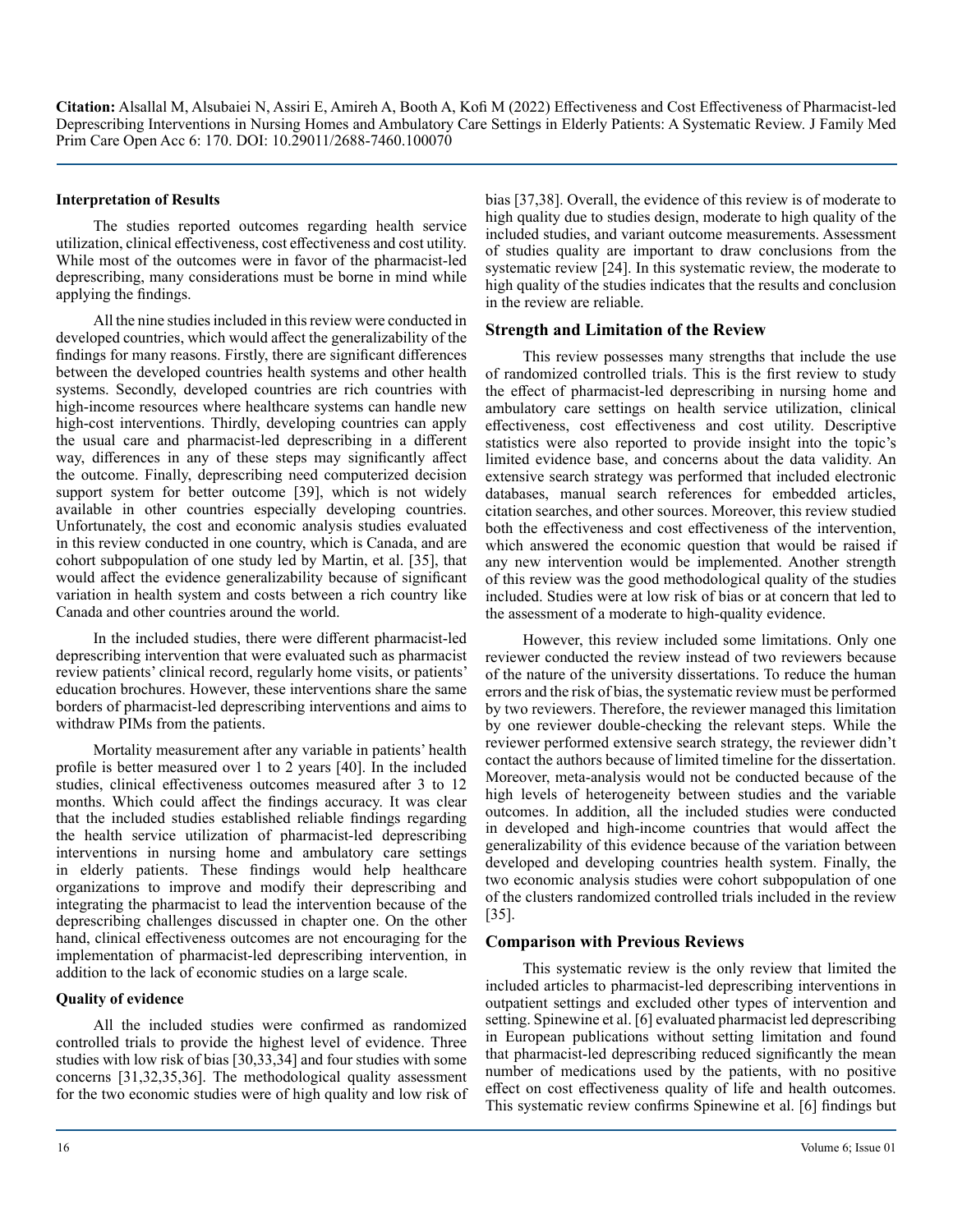concluded that pharmacist led deprescribing is a cost effective strategy. Spinewine et al. [6] included two articles from this review conducted by Zermansky et al. [30] and Patterson et al. [32].

Dills, et al. evaluated deprescribing intervention in general and found that pharmacist-led educational deprescribing is the most successful intervention that had positive effect on reducing medication burden, with no positive effect on cognition, falls rate, admission rate and quality of life [15]. This systematic review agrees Dills, et al. findings about medication burden, falls rate and admission rate [15]. However, Dills, et al. included one article from this review conducted by Patterson, et al. [15,32].

# **Conclusion**

Potential inappropriate medications use is common in older adult patients, which have adverse risks that exceed the clinical benefits that cause harm to the patients and are associated with increase in mortality. Pharmacists could help physicians in optimizing drug therapy in older adults by reviewing patient medications, assessing regularly prescribed drugs, extraction of medical record information and patient interview. When compared with usual care, pharmacist-led deprescribing was effective in reducing PIMs usage and medication burden for older adults in nursing home and ambulatory care settings. On the other hand, pharmacist-led deprescribing has no positive effect in reducing mortality, hospitalization, and risk of fall. Moreover, the economic studies in this review concluded that pharmacist-led deprescribing is a cost-effective strategy in Canada only. However, it is essential to evaluate the economic outcomes in different countries to evaluate the cost effectiveness of the intervention. Overall, the evidence of this review is of moderate to high quality due to study design, moderate to high quality of the included studies, and variant outcome measurements.

#### **Implication for Practice and Future Research**

The evidence identified in this systematic review could be used as a basis of new research for the effectiveness and cost effectiveness of pharmacist-led deprescribing. Pharmacists in the developing and low-income countries are encouraged to implement and evaluate their interventions using pharmacistled deprescribing, that would improve the generalizability of the findings. Economic analyses from countries other than Canada are encouraged to publish to improve the generalizability of the outcomes. Moreover, it is essential to study the clinical effectiveness of pharmacist-led deprescribing in 2 years duration to improve the accuracy of the findings. It is important to conduct new and high-quality systematic review for clinical effectiveness of pharmacist-led deprescribing for older adults in nursing home and ambulatory care settings.

# **References**

**1.** [Reeve E, Gnjidic D, Long J, Hilmer S \(2015\) A systematic review](https://pubmed.ncbi.nlm.nih.gov/27006985/)  [of the emerging definition of 'deprescribing' with network analysis:](https://pubmed.ncbi.nlm.nih.gov/27006985/)  [implications for future research and clinical practice. Br J Clin](https://pubmed.ncbi.nlm.nih.gov/27006985/)  [Pharmacol 80: 1254-1268.](https://pubmed.ncbi.nlm.nih.gov/27006985/)

- **2.** [Sharma M, Loh KP, Nightingale G, Mohile SG, Holmes HM \(2016\)](https://pubmed.ncbi.nlm.nih.gov/27498305/)  [Polypharmacy and potentially inappropriate medication use in geriatric](https://pubmed.ncbi.nlm.nih.gov/27498305/)  [oncology. J Geriatr Oncol 7: 346-353.](https://pubmed.ncbi.nlm.nih.gov/27498305/)
- **3.** [Vatcharavongvan P, Puttawanchai V \(2019\) Potentially inappropriate](https://pubmed.ncbi.nlm.nih.gov/31592037/)  [medications among the elderly in primary care in thailand from three](https://pubmed.ncbi.nlm.nih.gov/31592037/)  [different sets of criteria. Pharm Pract \(Granada\) 17: 1494.](https://pubmed.ncbi.nlm.nih.gov/31592037/)
- **4.** [Reeve E, Shakib S, Hendrix I, Roberts MS, Wiese MD \(2014\) Review](https://pubmed.ncbi.nlm.nih.gov/24661192/)  [of deprescribing processes and development of an evidence-based,](https://pubmed.ncbi.nlm.nih.gov/24661192/)  [patient-centred deprescribing process. Br J Clin Pharmacol 78: 738-](https://pubmed.ncbi.nlm.nih.gov/24661192/) [747.](https://pubmed.ncbi.nlm.nih.gov/24661192/)
- **5.** [Sharma R, Chhabra M, Vidyasagar K, Rashid M, Fialova D, et al.](https://pubmed.ncbi.nlm.nih.gov/33212819/)  [\(2020\) Potentially inappropriate medication use in older hospitalized](https://pubmed.ncbi.nlm.nih.gov/33212819/)  [patients with type 2 diabetes: A cross-sectional study. Pharmacy](https://pubmed.ncbi.nlm.nih.gov/33212819/)  [\(Basel\) 8: 219.](https://pubmed.ncbi.nlm.nih.gov/33212819/)
- **6.** [Spinewine A, Fialova D, Byrne S \(2012\) The role of the pharmacist](https://pubmed.ncbi.nlm.nih.gov/22642783/)  [in optimizing pharmacotherapy in older people. Drugs Aging 29: 495-](https://pubmed.ncbi.nlm.nih.gov/22642783/) [510.](https://pubmed.ncbi.nlm.nih.gov/22642783/)
- **7.** [Heider D, Matschinger H, Meid AD, Quinzler R, Adler JB, et al. \(2018\)](https://pubmed.ncbi.nlm.nih.gov/30063697/)  [The impact of potentially inappropriate medication on the development](https://pubmed.ncbi.nlm.nih.gov/30063697/)  [of health care costs and its moderation by the number of prescribed](https://pubmed.ncbi.nlm.nih.gov/30063697/)  [substances. Results of a retrospective matched cohort study. PLoS](https://pubmed.ncbi.nlm.nih.gov/30063697/)  [One 13: e0198004.](https://pubmed.ncbi.nlm.nih.gov/30063697/)
- **8.** [Moriarty F, Cahir C, Bennett K, Fahey T \(2019\) Economic impact of](https://bmjopen.bmj.com/content/9/1/e021832)  [potentially inappropriate prescribing and related adverse events in](https://bmjopen.bmj.com/content/9/1/e021832)  [older people: A cost-utility analysis using markov models. BMJ Open](https://bmjopen.bmj.com/content/9/1/e021832)  [9: e021832.](https://bmjopen.bmj.com/content/9/1/e021832)
- **9.** [Krska J, Cromarty JA, Arris F, Jamieson D, Hansford D, et al. \(2001\)](https://pubmed.ncbi.nlm.nih.gov/11443021/)  [Pharmacist-led medication review in patients over 65: A randomized,](https://pubmed.ncbi.nlm.nih.gov/11443021/)  [controlled trial in primary care. Age Ageing 30: 205-211.](https://pubmed.ncbi.nlm.nih.gov/11443021/)
- **10.** [Marvin V, Ward E, Jubraj B, Bower M, Bovill I \(2018\) Improving](https://pubmed.ncbi.nlm.nih.gov/29659552/)  [pharmacists' targeting of patients for medication review and](https://pubmed.ncbi.nlm.nih.gov/29659552/)  [deprescription. Pharmacy \(Basel\) 6: 32.](https://pubmed.ncbi.nlm.nih.gov/29659552/)
- **11.** [Tonin FS, Aznar-Lou I, Pontinha VM, Pontarolo R, Fernandez-Llimos](https://pubmed.ncbi.nlm.nih.gov/33727994/)  [F \(2021\) Principles of pharmacoeconomic analysis: The case of](https://pubmed.ncbi.nlm.nih.gov/33727994/) [pharmacist-led interventions. Pharm Pract \(Granada\) 19: 2302.](https://pubmed.ncbi.nlm.nih.gov/33727994/)
- **12.** [Cahir C, Fahey T, Teeling M, Teljeur C, Feely J, et al. \(2010\) Potentially](https://pubmed.ncbi.nlm.nih.gov/20573091/)  [inappropriate prescribing and cost outcomes for older people: A](https://pubmed.ncbi.nlm.nih.gov/20573091/)  [national population study. Br J Clin Pharmacol 69: 543-552.](https://pubmed.ncbi.nlm.nih.gov/20573091/)
- **13.** [The Joint Commission \(2021\) Is therapeutic duplication prohibited by](https://www.jointcommission.org/standards/standard-faqs/hospital-and-hospital-clinics/medication-management-mm/000002339)  [the joint commission?](https://www.jointcommission.org/standards/standard-faqs/hospital-and-hospital-clinics/medication-management-mm/000002339)
- **14.** [Morin L, Laroche ML, Texier G, Johnell K \(2016\) Prevalence of](https://pubmed.ncbi.nlm.nih.gov/27473899/)  potentially inappropriate medication use in older adults living in nursing [homes: A systematic review. J Am Med Dir Assoc 17: 862.e1-9.](https://pubmed.ncbi.nlm.nih.gov/27473899/)
- **15.** [Dills H, Shah K, Messinger-Rapport B, Bradford K, Syed Q \(2018\)](https://pubmed.ncbi.nlm.nih.gov/30108032/)  [Deprescribing medications for chronic diseases management in](https://pubmed.ncbi.nlm.nih.gov/30108032/)  [primary care settings: A systematic review of randomized controlled](https://pubmed.ncbi.nlm.nih.gov/30108032/)  [trials. J Am Med Dir Assoc 19: 923-935 e2.](https://pubmed.ncbi.nlm.nih.gov/30108032/)
- **16.** [Page MJ, McKenzie JE, Bossuyt PM, Boutron I, Hoffmann TC, et](https://pubmed.ncbi.nlm.nih.gov/33782057/)  [al. \(2021\) The PRISMA 2020 statement: An updated guideline for](https://pubmed.ncbi.nlm.nih.gov/33782057/)  [reporting systematic reviews. BMJ 372: n71.](https://pubmed.ncbi.nlm.nih.gov/33782057/)
- **17.** [Thomas J KD, McKenzie JE, Brennan SE, Bhaumik S \(2021\) Chapter](http://www.training.cochrane.org/handbook)  [2: Determining the scope of the review and the questions it will](http://www.training.cochrane.org/handbook)  [address. . In: Higgins JPT TJ, Chandler J, Cumpston M, Li T, Page](http://www.training.cochrane.org/handbook)  [MJ, Welch VA, editor. Cochrane handbook for systematic reviews of](http://www.training.cochrane.org/handbook)  [interventions version 6.2.](http://www.training.cochrane.org/handbook)